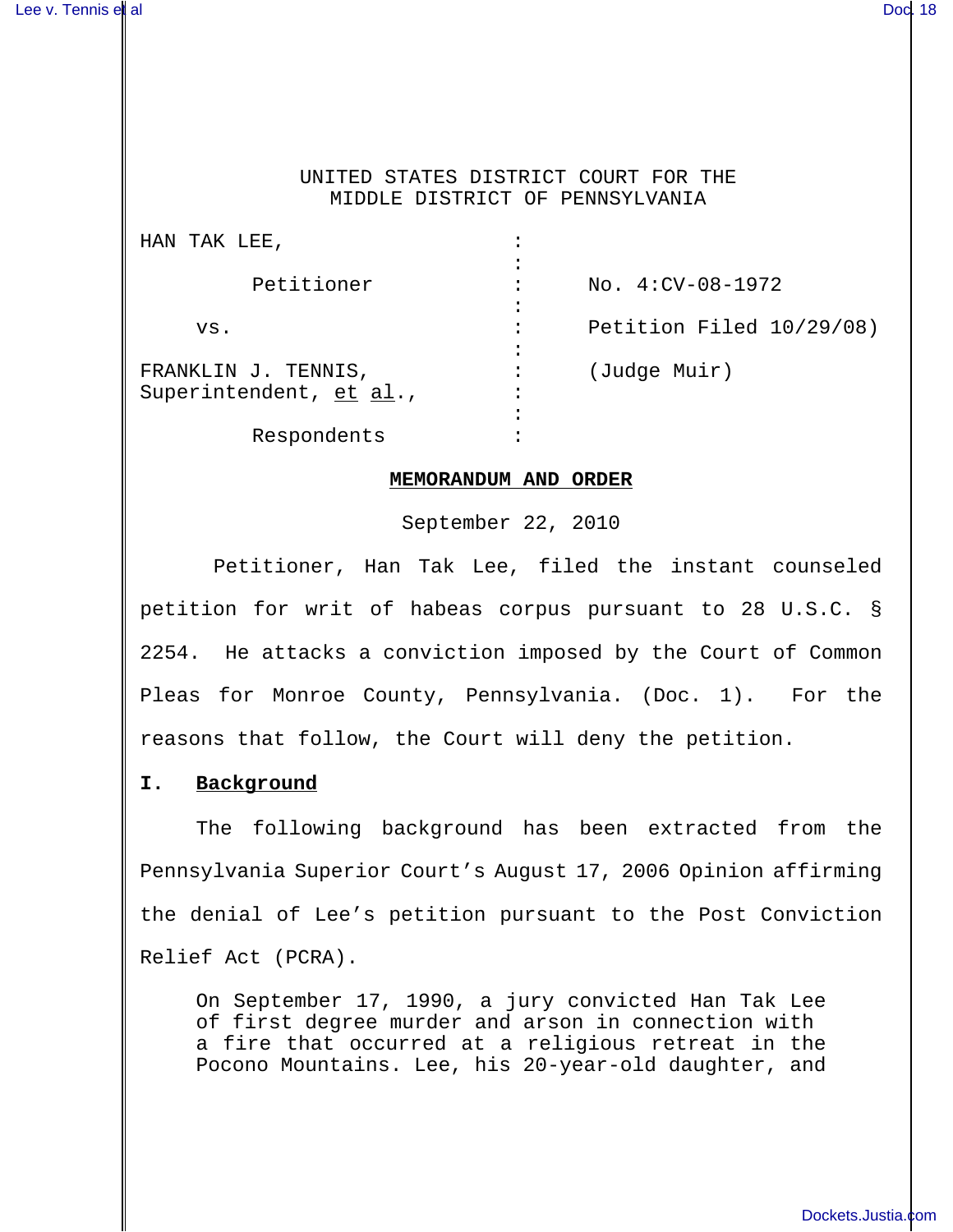a minister went to the retreat on July 28, 1989 to help Lee's daughter resolve psychiatric problems she was experiencing. In the early morning hours on July 29, 1989, a fire erupted at the retreat, killing Lee's daughter. Police suspected Lee's involvement in the fire and arrested him on the basis that preliminary evidence suggested the fire was of incendiary origin. Lee's defense was that his daughter was mentally disturbed and suicidal and set the fire intentionally in order to kill herself. The Commonwealth's theory was that Lee intentionally set the fire that killed his daughter.

At trial, the Commonwealth presented the testimony of three experts to establish that the fire was incendiary in origin; Fire Marshall Thomas Jones, Thomas Pacewicz (a State Police Crime Lab chemist), and Daniel Aston. The conclusion of the Commonwealth's experts that the fire was intentionally set was not disputed by Lee. Instead, Lee argued that he was not the guilty party and that the evidence would just as likely establish that his daughter set the fire. Lee's original trial counsel did not put an arson expert on the stand at trial, because his consulting expert, Dr. De Forest, could not rule out arson or state that it was an electrical fire.

After Lee was convicted of first degree murder and arson, the trial judge sentenced him to a mandatory term of life imprisonment without parole. Lee appealed his convictions to this Court, arguing among other things, that his trial counsel was ineffective for failing to present Dr. De Forest or an arson expert to refute the Commonwealth's experts' opinion that the fire was intentionally set.<sup>1</sup> On November 23,

<sup>1</sup> On February 2, 1993, before Lee's direct appeal was briefed, or argued, the Superior Court granted Lee's petition for a remand hearing on the claim of ineffective assistance of trial counsel. (Doc. 7, Ex. 4, App. E, Opinion of Court of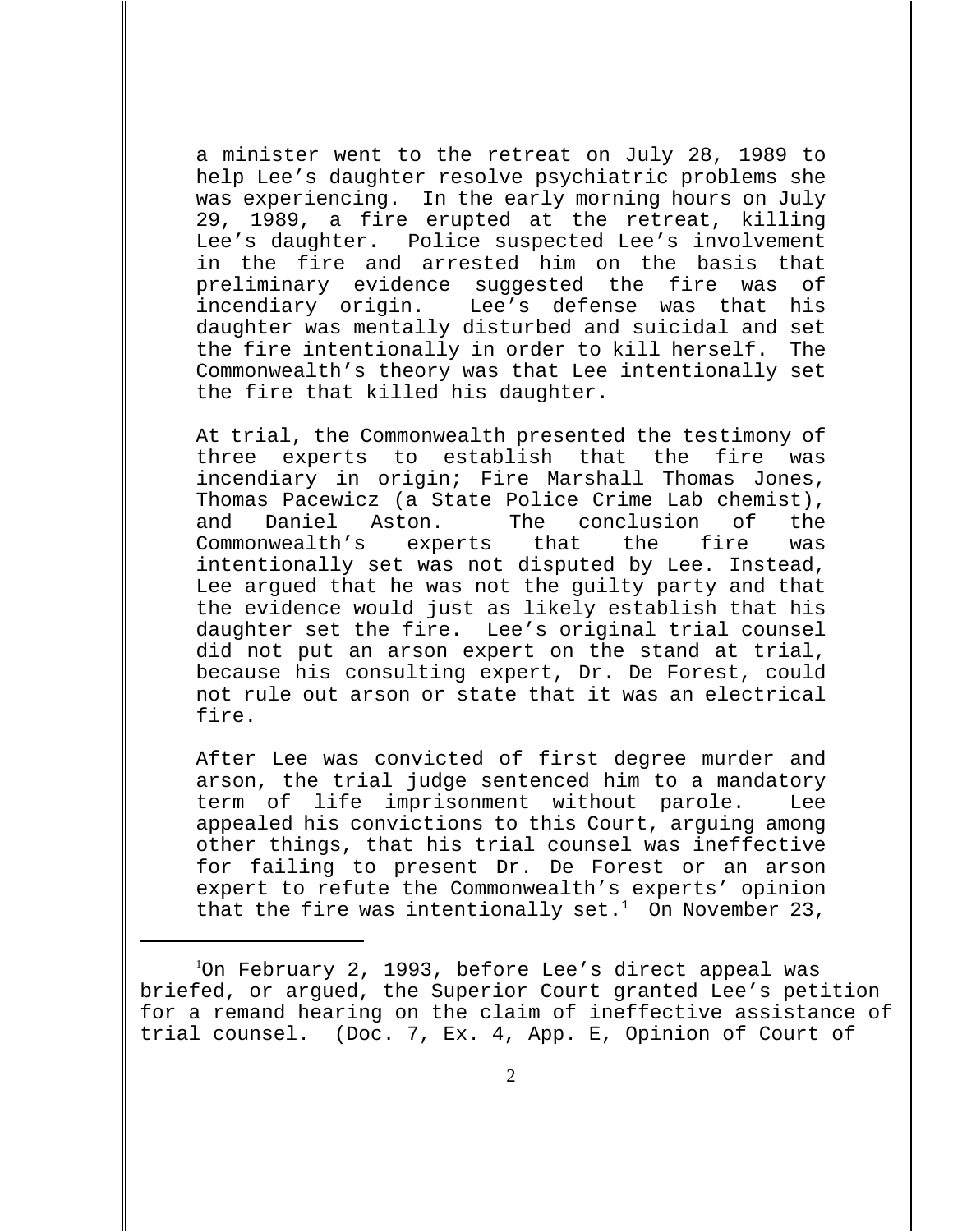1993, this Court rejected Lee's ineffective assistance of counsel arguments and affirmed Lee's conviction. See Commonwealth v. Lee, 639 A.2d 840 (Pa. Super. 1993)(mem. adopting trial court's opinion). $^2$  The Supreme Court subsequently denied Lee's petition for allowance of appeal in Lee v. Commonwealth, 645 A.2d 1317 (Pa. 1994)(per curiam).

On August 31, 1995, Lee filed his first PCRA petition. Due to changes of counsel and other factors, an Amended Petition for Relief was not filed until May 2, 2005. In his amended petition, Lee attached the affidavit of John Lentini, an arson expert. Mr. Lentini's affidavit detailed certain

Common Pleas of Monroe County). On March 31, 1993, following an evidentiary hearing and the submission of briefs, Lee's claims were denied by the Court of Common Please for Monroe County. Id.

<sup>2</sup>The Superior Court affirmed the conviction and sentence in a two page unpublished memorandum adopting the trial Court's opinion as the basis for its action by stating the following:

On this appeal, Lee raises twelve instances of trial counsel's ineffectiveness in his one hundred and forty-seven page brief. We have completed the arduous task of reading the briefs, the record and the trial court opinion relating to this case. We find that the trial court has adequately and correctly summarized the factual and procedural history in its opinion. After our careful review, we determine that there is no merit in Lee's allegations of trial counsel's ineffectiveness. The Honorable Peter O'Brien comprehensively discusses each of Lee's claims and the law in support of his rulings. Finding no error, we affirm the judgment of sentence on the basis of the well-reasoned opinion and adopt it for purposes of allocatur.

(Doc. 7, Ex. 4, App. C, Superior Court Opinion).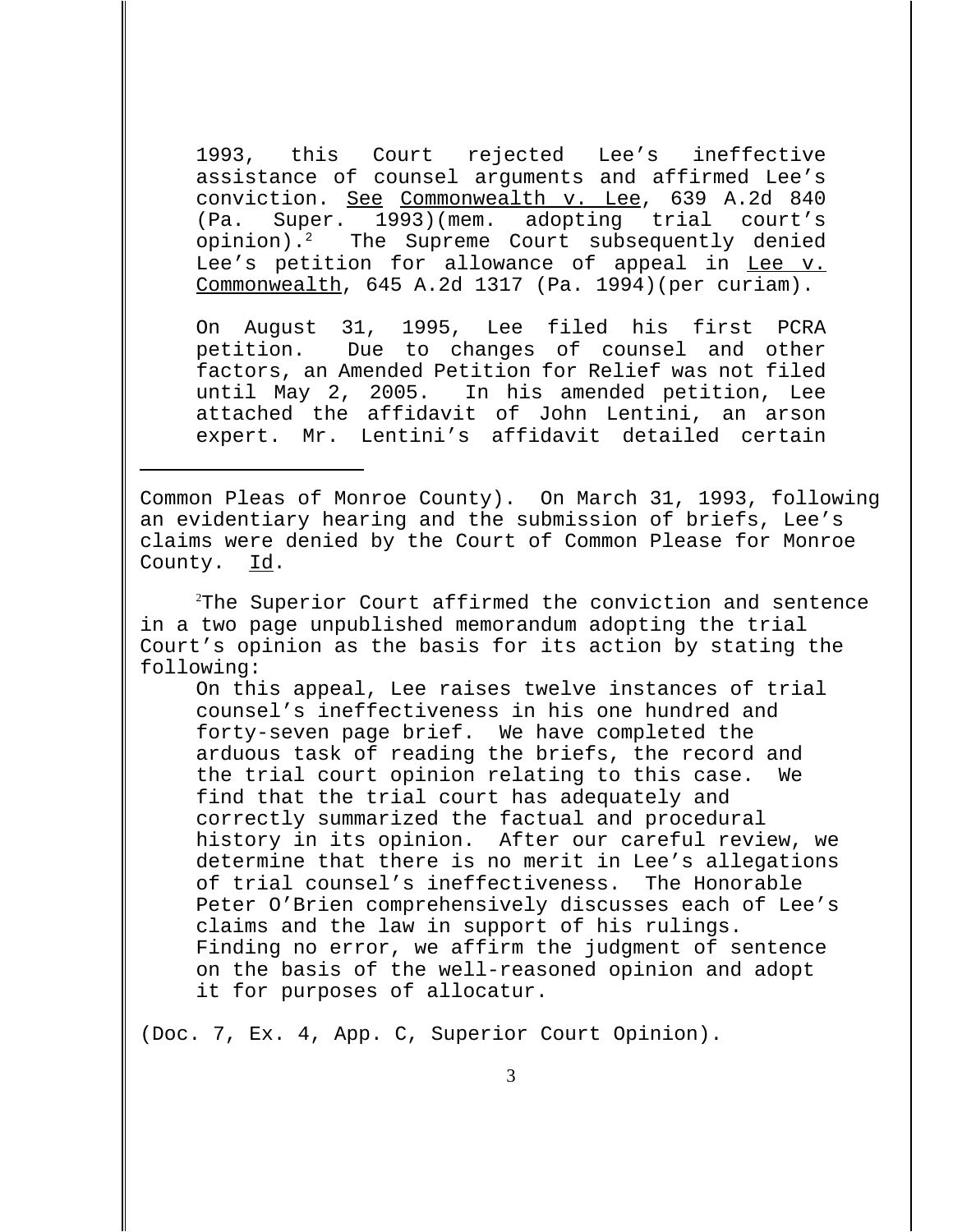scientific advances in the field of arson investigation, beginning in 1992 and continuing until the present day, and concluded that the evidence presented by the Commonwealth's experts at Lee's trial is consistent with an accidental fire. See Affidavit of John J. Lentini, 02/15/05, (Affidavit). Lee relied upon Mr. Lentini's affidavit to argue claims of after-discovered exculpatory evidence and ineffective assistance of appellate counsel. On November 1, 2005, the PCRA court denied Lee's claims. Lee now appeals to this Court, raising the following questions for our review:

- 1. Did appellant's after-discovered exculpatory evidence reflecting scientific advances, show by at least a preponderance that the outcome at trial would have been affected, by eviscerating the conclusion that arson was committed?
	- a. Does the presentation of evidence of exculpatory scientific discoveries, postdating the trial, constitute a mere credibility challenge to the trial witnesses?
	- b. Does the presentation of evidence of nowgenerally accepted scientific understandings about the behavior of fires, which post-date the trial and post-trial motions, constitute a different claim from the assertion on appeal of ineffective assistance of trial counsel?
	- c. Did the PCRA court err in dismissing (without any record or factual foundation) defendant's nationally renowned expert as someone simply "willing to take a fee" for a favorable opinion, and therefore discounting his uncontradicted information?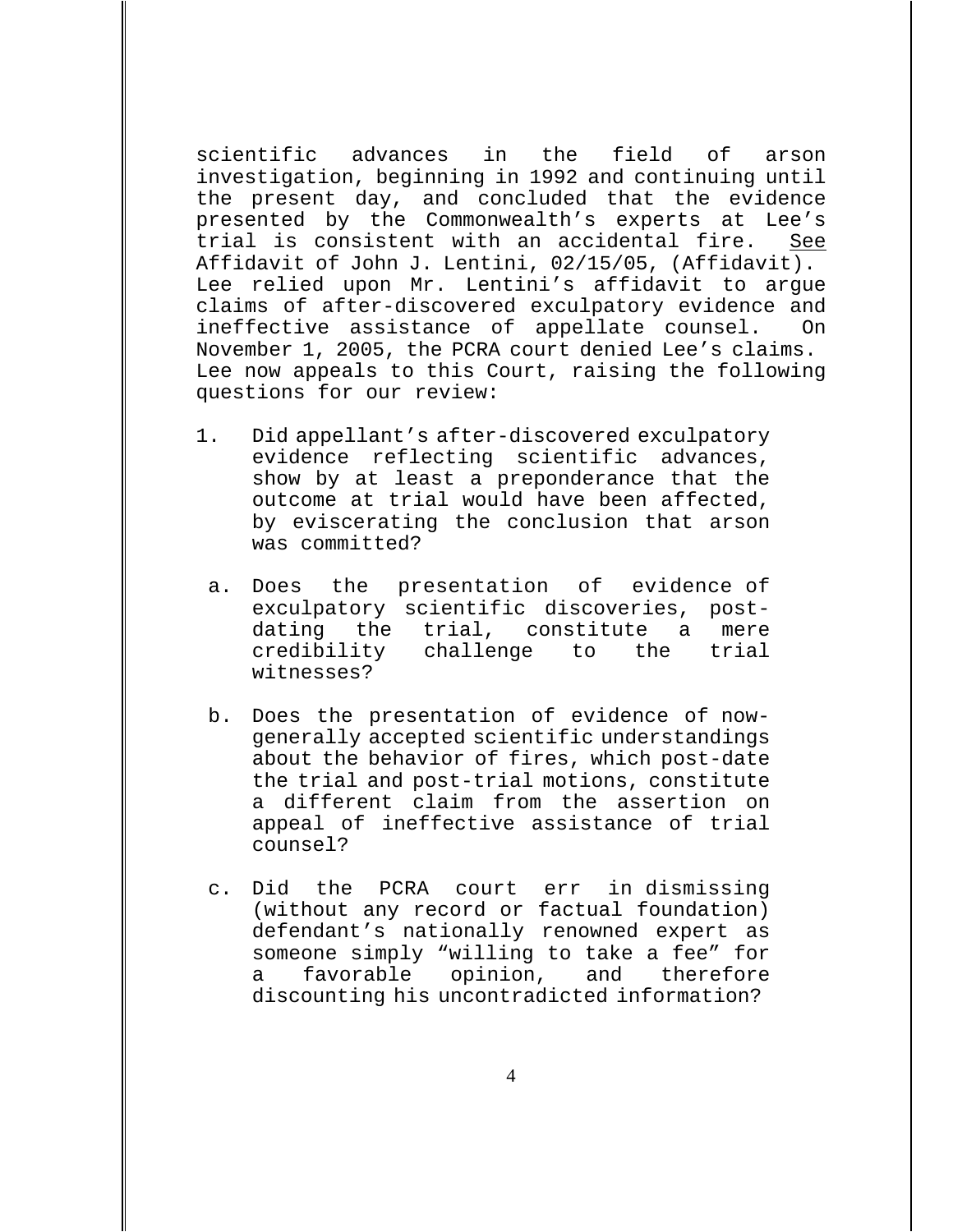- d. Did the PCRA court err in holding petitioner to a higher standard than the statute requires for the granting of a new trial based on after-discovered evidence?
- 2. Did the PCRA Court misapprehend Petitioner's claim of ineffective assistance of direct appeal counsel, where a claim of afterdiscovered evidence made on direct appeal would have been stronger than the related and meritless trial counsel ineffectiveness claim which counsel did raise?

Commonwealth v. Lee, 911 A.2d 182 (Pa. Super. 2006) (unpublished memorandum). By Memorandum Order filed August 17, 2006, the Pennsylvania Superior Court affirmed the PCRA court's denial of Lee's PCRA petition.  $\underline{Id}$ .<sup>3</sup> Petitioner filed for allowance of appeal to the Pennsylvania Supreme Court, which was denied on October 30, 2007. Commonwealth v. Lee, 594 Pa. 695, 934 A.2d 1276 (Pa. Oct 30, 2007) (Table, No. 1008 MAL 2006).

On October 29, 2008, Lee filed the instant petition for writ of habeas corpus in which he raises the following

<sup>&</sup>lt;sup>3</sup>The Superior Court of Pennsylvania in affirming the PCRA court's denial of Lee's PCRA petition made the following finding: "After careful review, we reject Lee's assertion that the Commonwealth's methodology was scientifically invalid. Instead, we find that the [National Fire Protection Association] guide and other modern publications that Mr. Lentini cites would be used only to impeach the accuracy and credibility of the Commonwealth's experts' relied-upon texts and ultimate conclusions that the fire was of incendiary origin."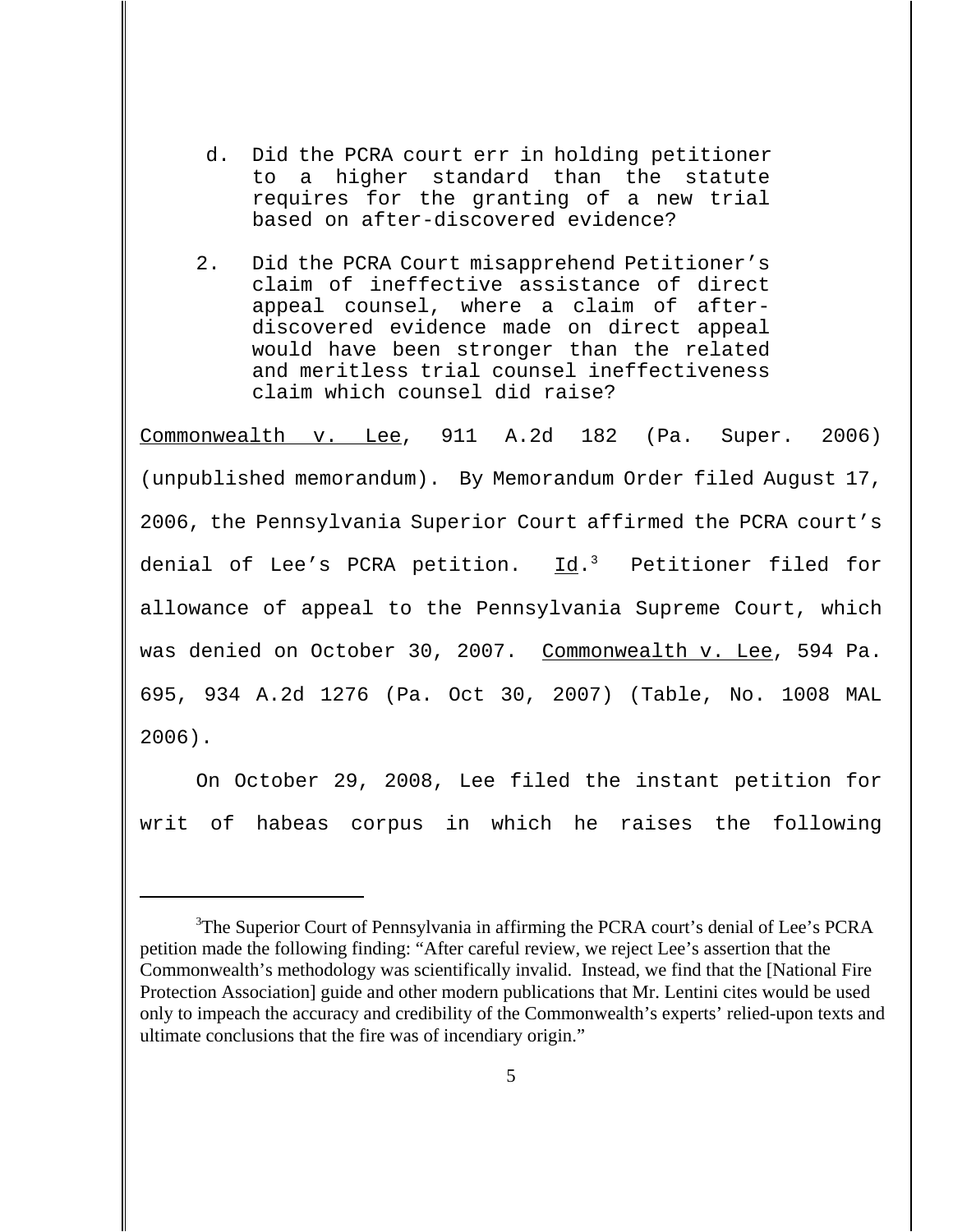challenges to his conviction and sentence:

- 1. Counsel on direct appeal rendered ineffective assistance to petitioner, in violation of the Sixth and Fourteenth Amendments to the Constitution of the United States.
- 2. Petitioner's convictions were based upon inaccurate and unreliable evidence, in violation of his right to Due Process under the Fourteenth Amendment to the United States Constitution, because his convictions were based on evidence premised on beliefs and practices of arson investigation which have, since the time of trial, been discovered and proven to be scientifically invalid.
- 3. Petitioner is incarcerated based upon a conviction for a crime of which newly developed scientific evidence persuasively shows he is probably innocent, in violation of the Due Process Clause of the Fourteenth Amendment to the United States Constitution. Testimony for the Commonwealth presented at trial that purported to be scientific is now known to be erroneous. There is no other substantial evidence of guilt. With the benefit of accurate scientific information about fires, it is more likely than not that no reasonable juror would have found the evidence sufficient to find guilt beyond a reasonable doubt.
- 4. Petitioner's trial counsel rendered ineffective assistance in violation of the Sixth and Fourteenth Amendments to the United States Constitution.

(Doc. 1, petition).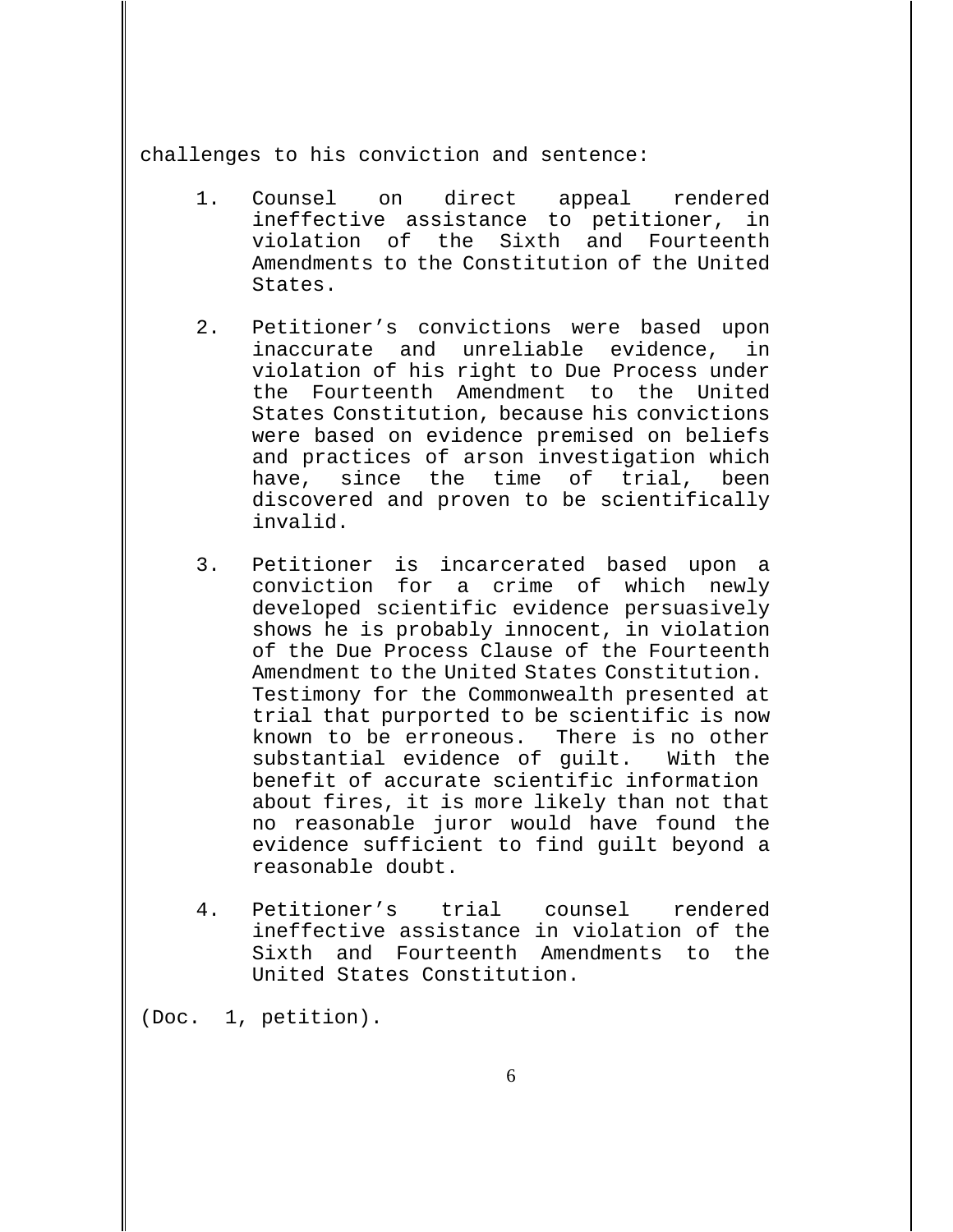In accordance with United States v. Miller, 197 F.3d 644 (3d Cir. 1999) and Mason v. Meyers, 208 F.3d 414 (3d Cir. 2000), the Court issued formal notice to Lee that he could either have the petition ruled on as filed, that is, as a § 2254 petition for writ of habeas corpus and heard as such, but lose his ability to file a second or successive petition, absent certification by the court of appeal, or withdraw his petition and file one all-inclusive § 2254 petition within the one-year statutory period prescribed by the Antiterrorism Effective Death Penalty Act ("AEDPA"). (Doc. 2). On December 23, 2008, Lee returned the notice of election form, indicating that he wished to proceed with the petition for writ of habeas corpus as filed. (Doc. 3). Thus, a Show Cause Order was issued on December 30, 2008. (Doc. 4). A response and traverse having been filed, the petition is now ripe for disposition.

#### **II. Standards of Review**

A habeas corpus petition pursuant to 28 U.S.C. § 2254 is the proper mechanism for a prisoner to challenge the "fact or duration" of his confinement. Preiser v. Rodriguez, 411 U.S. 475, 498-499 (1973). "[I]t is not the province of a federal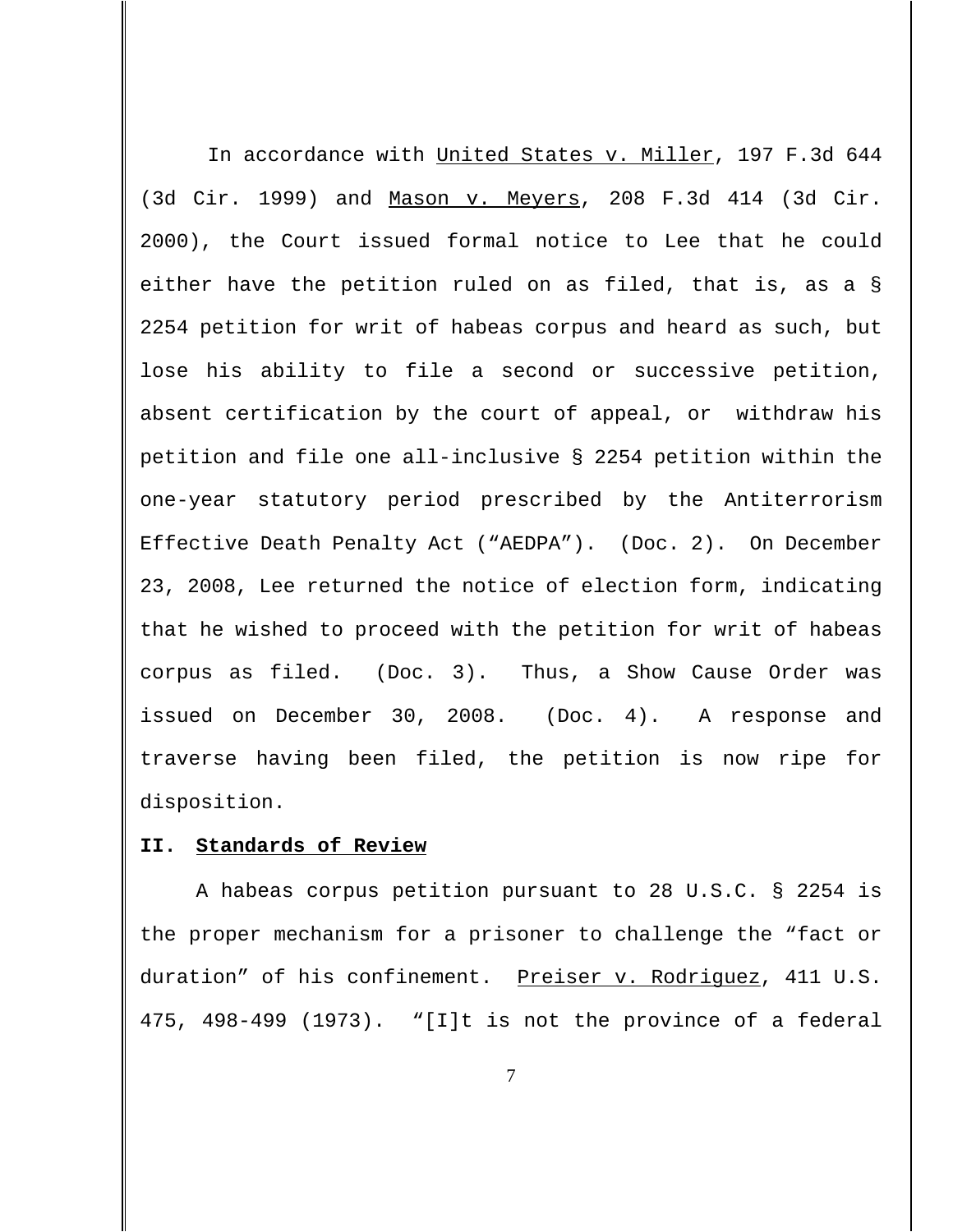habeas court to reexamine state-court determinations on state-law questions." Estelle v. McGuire, 502 U.S. 62, 67-8 (1991). Rather, federal habeas review is restricted to claims based "on the ground that [petitioner] is in custody in violation of the Constitution or laws or treaties of the United States." 28 U.S.C. § 2254(a); Estelle, 502 U.S. at 67-8 (1991); see also Pulley v. Harris, 465 U.S. 37, 41 (1984); Johnson v. Rosemeyer, 117 F.3d 104 (3d Cir. 1997).

### **A. Exhaustion**

"A federal court may not grant a writ of habeas corpus unless (1) 'the applicant has exhausted the remedies available in the courts of the state', (2) no such state remedy is available or (3) available remedies are ineffective to protect the applicant's rights. 28 U.S.C. § 2254(b)(1)." Henderson v. Frank, 155 F.3d 159, 164 (3d Cir. 1998). "The exhaustion requirement is satisfied when the state courts have had an opportunity to pass upon and correct alleged constitutional violations." Evans v. Court of Common Pleas, Delaware County, Pa., 959 F.2d 1227, 1230 (3d Cir. 1992). The exhaustion requirement "is not a mere formality. It serves the interests of comity between the federal and state systems by allowing the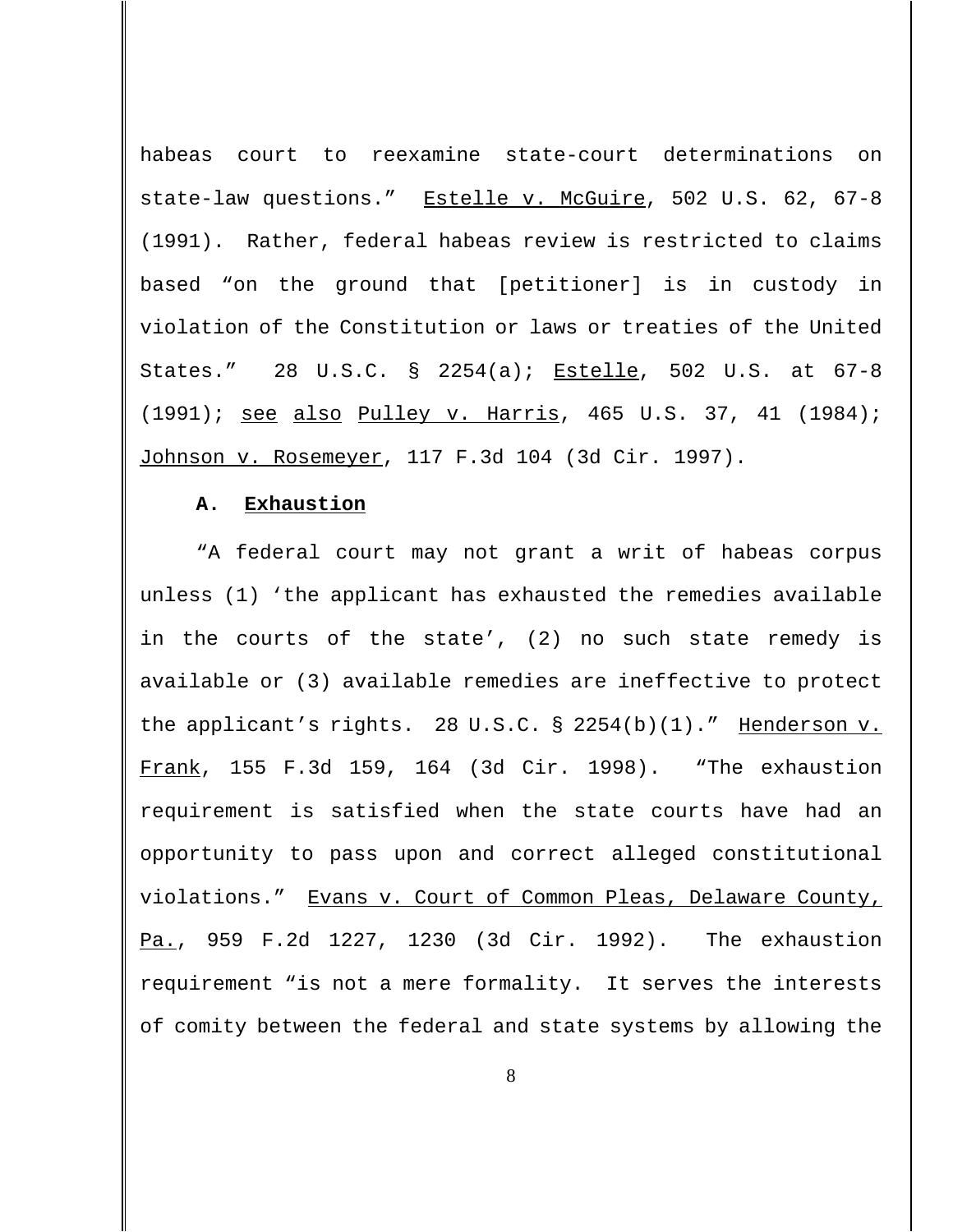state an initial opportunity to determine and correct any violations of a federal prisoner's federal rights." Gibson v. Scheidemantel, 805 F.2d 135, 138 (3d Cir. 1986). "Unless it would be patently futile to do so [state prisoners] must seek relief in state court before filing a federal habeas petition...." Santana v. Fenton, 685 F.2d 71, 77 (3d Cir. 1982).

The habeas corpus petitioner shoulders the burden of establishing exhaustion of state court remedies. McMahon v. Fulcomer, 821 F.2d 934, 940 (3d Cir. 1987). The threshold inquiry in the exhaustion analysis is whether the claims asserted in the habeas corpus petition have been "fairly presented" to the state courts. Picard v. Connor, 404 U.S. 270, 275 (1971). "All claims that a petitioner in state custody attempts to present to a federal court for habeas review must have been fairly presented to each level of the state courts." Lines v. Larkins, 208 F.3d 153, 159 (3d Cir. 2000), cert. denied, 531 U.S. 1082 (2001). Fair presentation requires that the "substantial equivalent" of a petitioner's federal habeas claims be presented to the state courts. Lambert v. Blackwell, 134 F.3d 506, 513 (3d Cir. 1997).

9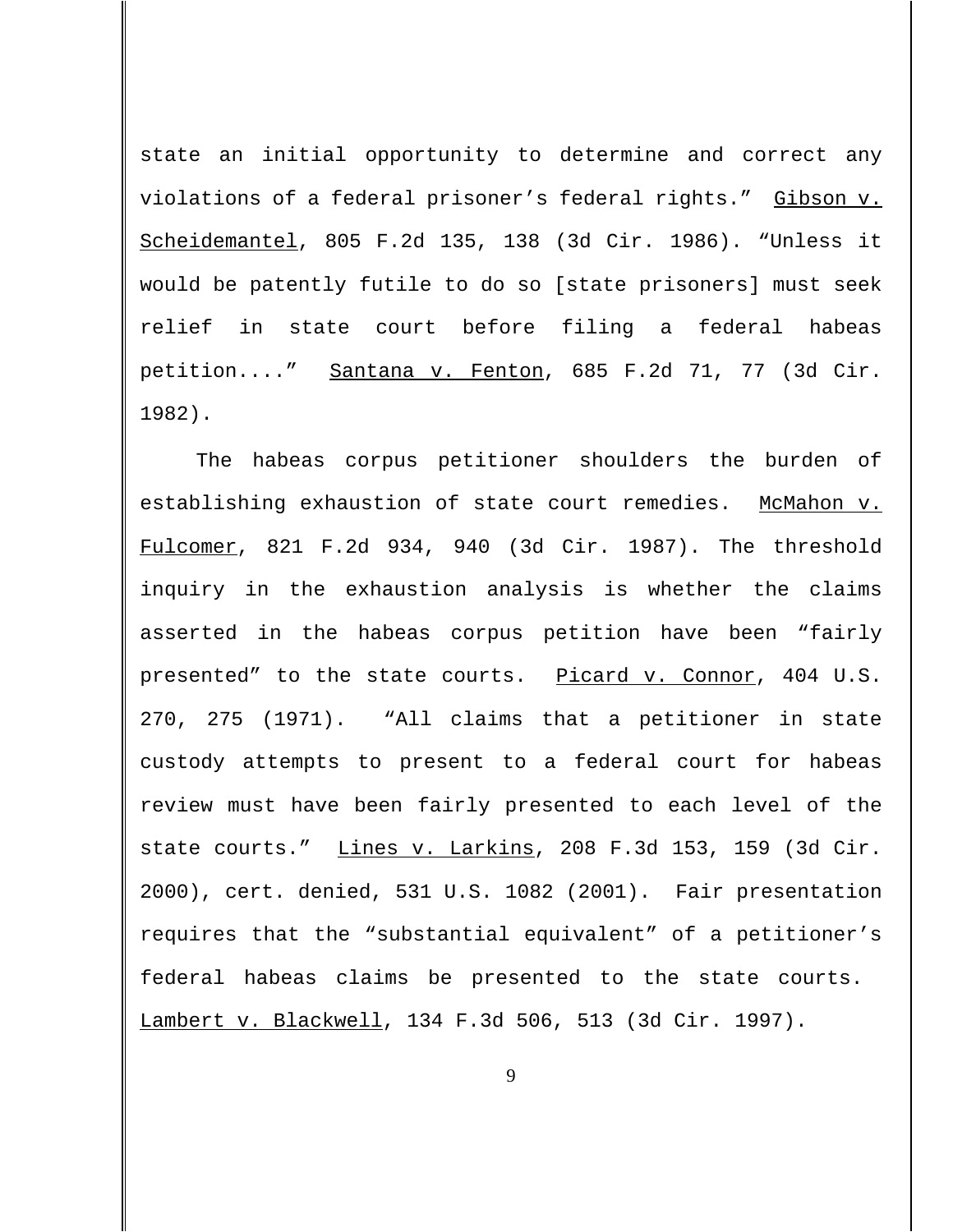The respondent concedes that Petitioner has exhausted his state court remedies. The merits of the claims will therefore be addressed.

#### **B. Merits**

"The Antiterrorism and Effective Death Penalty Act of 1996 ("AEDPA") modified a federal habeas court's role in reviewing state prisoner applications in order to prevent federal habeas 'retrials' and to ensure that state-court convictions are given effect to the extent possible under law." Bell v. Cone, 535 U.S. 685, 693 (2002). Specifically, when a federal-law issue has been adjudicated on the merits by a state court, the federal court reverses only when the decision was contrary to, or involved an unreasonable application of, clearly established federal law, as determined by the United States Supreme Court. 28 U.S.C. § 2254(d)  $(1).<sup>4</sup>$  See generally, Knowles v.

4 Specifically, 28 U.S.C. § 2254(d)(1) provides:

An application for a writ of habeas corpus on behalf of a person in custody pursuant to the judgment of a State court shall not be granted with respect to any claim that was adjudicated on the merits in State court proceedings unless the adjudication of the claim-

(1) resulted in a decision that was contrary to, or involved an unreasonable application of, clearly established Federal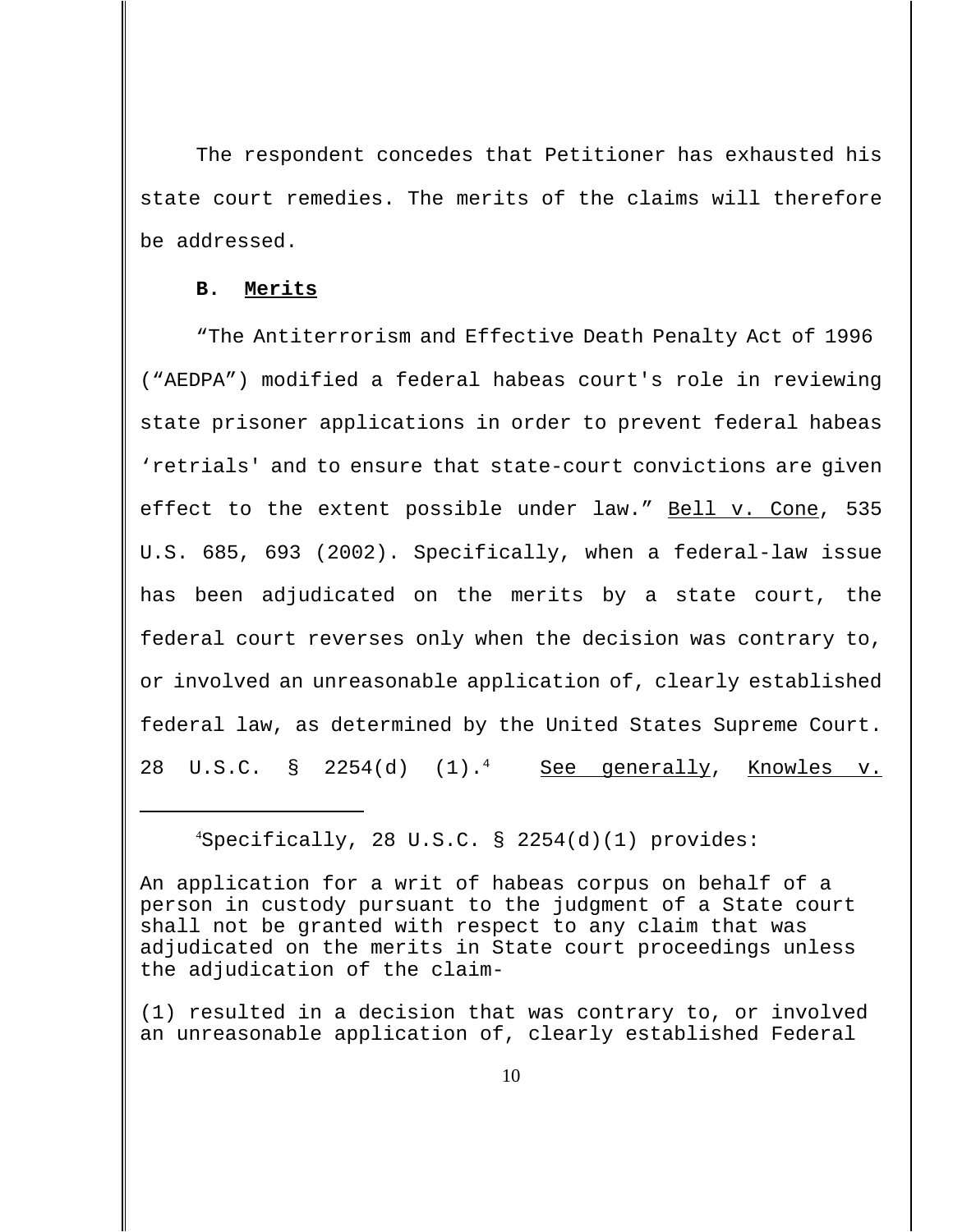Mirzayance, --- U.S. ----, ---- - ----, 129 S.Ct. 1411, 1418-19, 173 L.Ed.2d 251 (2009); Gattis v. Snyder, 278 F.3d 222, 234 (3d Cir.2002); Moore v. Morton, 255 F.3d 95, 104-05 (3d Cir.2001). The Supreme Court has held that the "contrary to" and "unreasonable application" clauses of § 2254(d)(1) have independent meaning. Williams v. Taylor, 529 U.S. 362, 404-405 (2000). As explained in Bell:

A federal habeas court may issue the writ under the "contrary to" clause if the state court applies a rule different from the governing law set forth in our cases, or if it decides a case differently than we have done on a set of materially indistinguishable facts. The court may grant relief under the "unreasonable application" clause if the state court correctly identifies the governing legal principle from our decisions but unreasonably applies it to the facts of the particular case. The focus of the latter inquiry is on whether the state court's application of clearly established federal law is objectively unreasonable ....

Bell, 535 U.S. at 694 (citations omitted).

In a recently announced decision, Renico v. Lett, --- U.S. ----, 130 S.Ct. 1855, 176 L.Ed.2d 678 (2010), the United States Supreme Court, quoting Williams, explained that "an unreasonable application of federal law is different from an

law, as determined by the Supreme Court of the United States; ....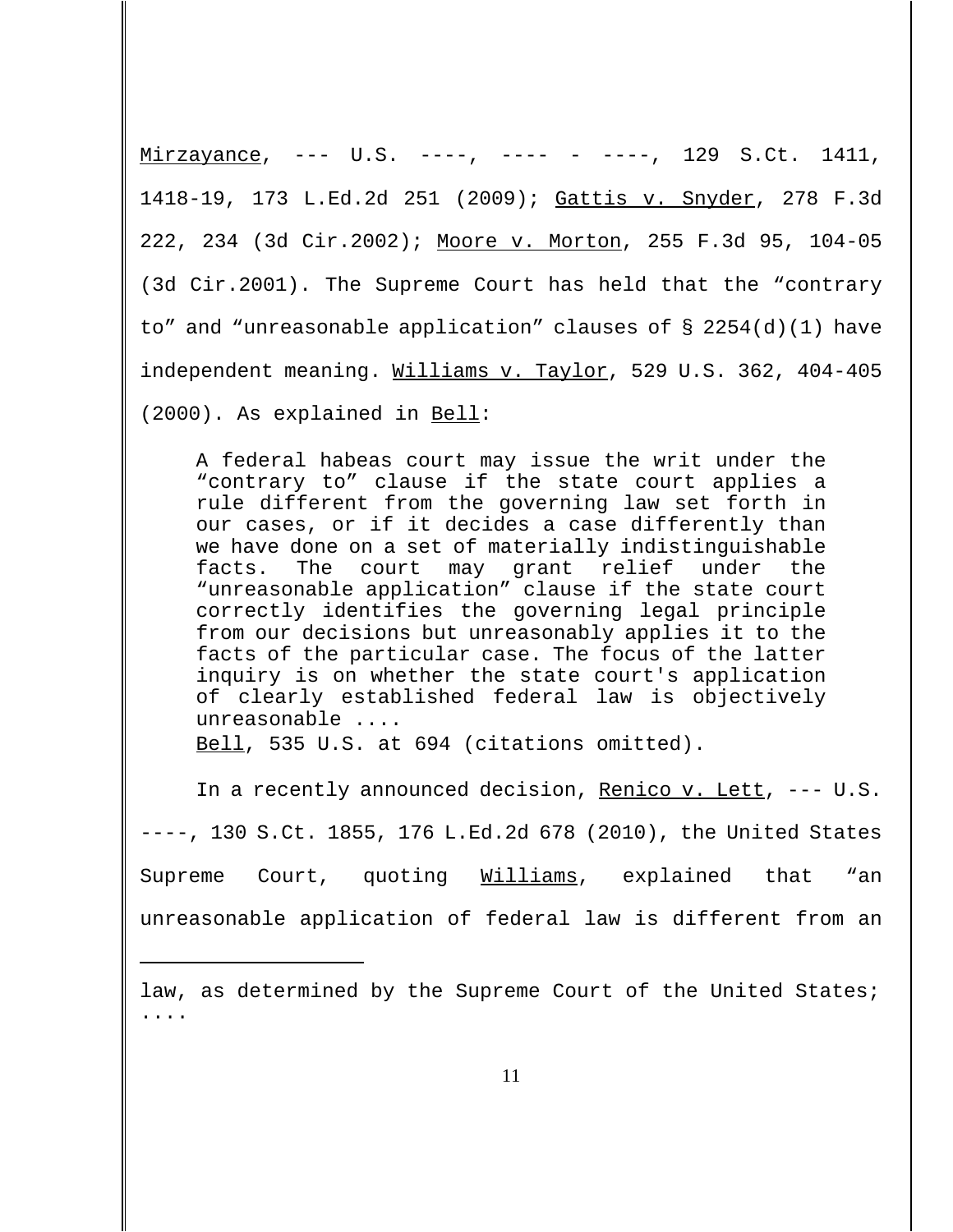incorrect application of federal law." Id. at 1862. Therefore, a federal court may not grant habeas relief simply because it has concluded in its independent judgment that the state court decision applied clearly established federal law erroneously or incorrectly.<sup>5</sup> Id. Rather, the state court application must be objectively unreasonable. Renico added that this distinction creates a substantially higher threshold for obtaining relief under § 2254 and imposes a highly deferential standard for evaluating state court decisions. Simply put, "state-court decisions [must] be given the benefit of the doubt." Id. quoting Woodford v. Viscotti, 537 U.S. 19, 24 (2002) (per curiam).

This deferential standard of review applies to state court decisions on ineffective assistance of counsel claims. Bell, 535 U.S. at 694-98. Furthermore, resolution of factual issues by the state courts are presumed to be correct unless the petitioner shows by clear and convincing evidence that they are not. 28 U.S.C. § 2254(e)(1).

<sup>5</sup> "Whether the trial judge was right or wrong is not the pertinent question under the AEDPA." Id. at 1865 n. 3, 671 A.2d 773.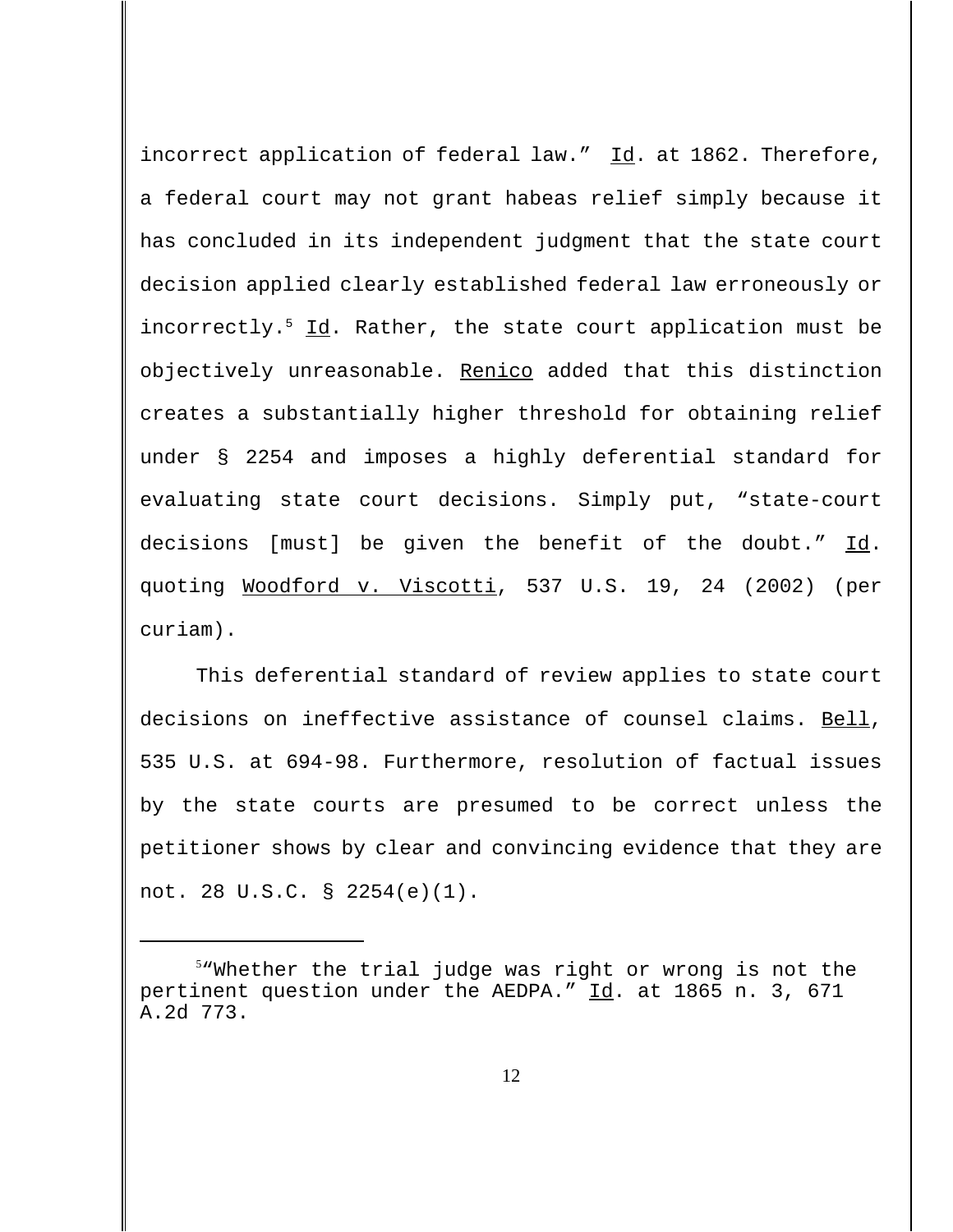### **III. Discussion**

We will first address Lee's second, third and fourth challenges to his conviction and sentence; and then we will address his first challenge.

### **A. Due Process Violations**

In grounds two and three in his habeas petition, Lee states that his convictions were based upon inaccurate and unreliable evidence, and he is incarcerated for a crime which newly discovered scientific evidence persuasively shows he is probably innocent, in violation of his Due Process rights.

Lee argues that because "neither the Court of Common Pleas nor the Superior Court, in either of their opinions in the PCRA proceedings, referred to this essential constitutional legal bedrock upon which the newly discovered scientific evidence claim rested, the underlying due process and innocence claims were not 'adjudicated on the merits' by the state courts" and "the claims are subject to de novo review, rather than the more stringent standards set forth in 28 U.S.C. § 2254(d)(1) and (2). See Rompilla v. Beard, 545 U.S. 374, 387, 125 S.Ct. 2456, 2467 (2005); Thomas v. Varner, 428 F.3d 491, 501 (3d Cir.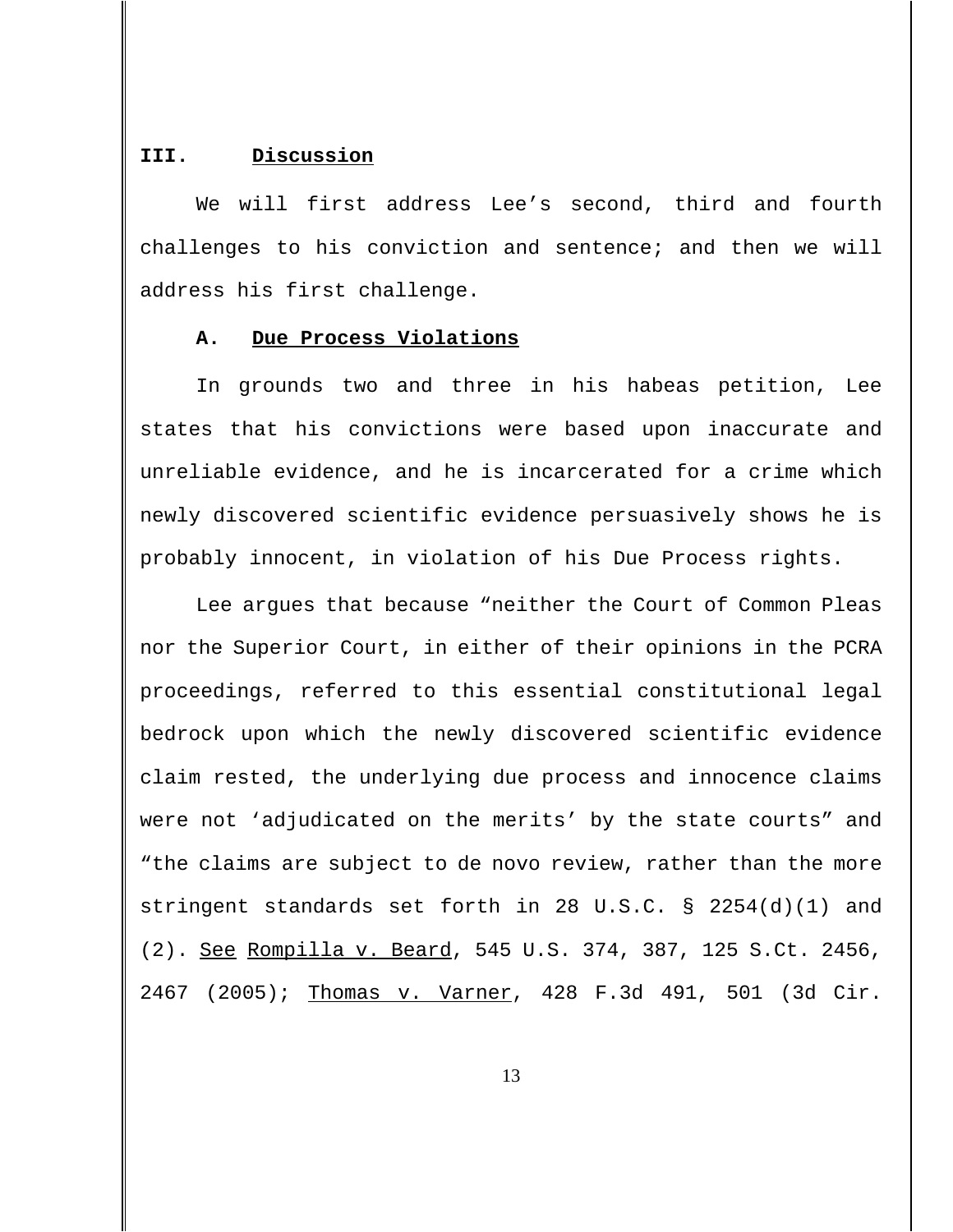2005); Holloway v. Horn, 355 F.3d 707, 718-19 (3d Cir. 2004)." (Doc. 13, traverse at p. 18).

Although not presented in terms of a Due Process violation in any of his state court briefs, Lee attempts to support his argument that he is entitled to a de novo review by claiming that "though the claim was stated in the state courts in the terms required by the PCRA statute, its well-established Constitutional underpinnings are clear, and should have been clear to the state courts: when evidence is used against a defendant to gain a conviction, and that evidence fails to meet a minimum standard of reliability, the defendant's right to a fair trial as guaranteed by the Due Process Clause of the Fourteenth Amendment is violated..."  $\underline{Id}$ . at p. 17 (citations omitted). The Court finds Lee's argument unpersuasive.

In an attempt to meet the standard for federal review, Lee couches issues two and three in terms of a Due Process violation. However, the basis of these claims is that Lee believes that there exists newly discovered evidence that, not only has impeachment value, but also demonstrates his innocence. Lee's claim of newly discovered evidence is not cognizable under § 2254 because claims of actual innocence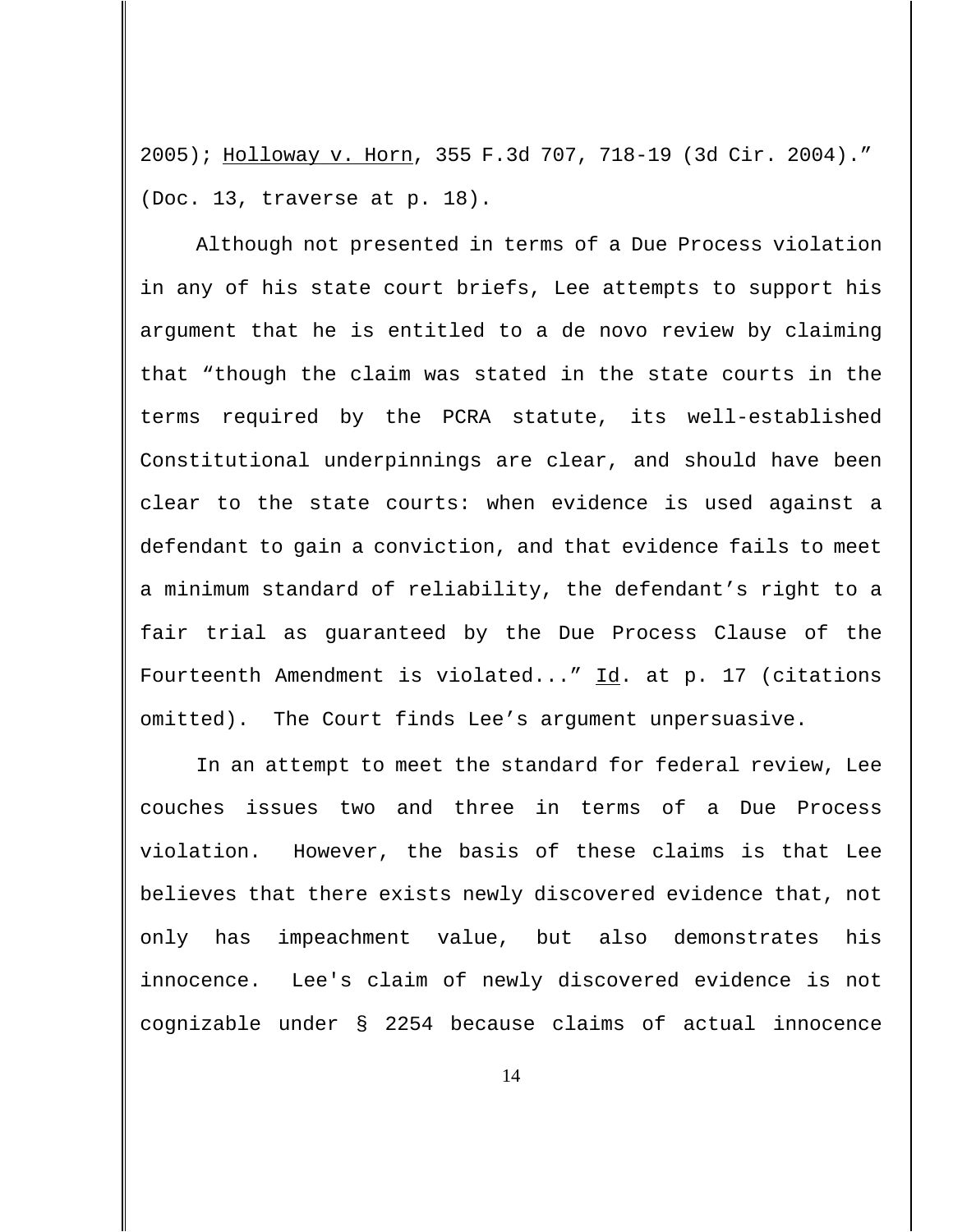based on newly discovered evidence are never grounds for federal habeas relief absent an independent constitutional violation. See Herrera v. Collins, 506 U.S. 390, 400 (1993); see also Fielder v. Varner, 379 F.3d 113, 122 (3d Cir.2004). "[T]he existence merely of newly discovered evidence relevant to the guilt of a state prisoner is not a ground for relief on federal habeas corpus." Herrera, 506 U.S. at 400. Where, however, newly discovered evidence bearing upon the constitutionality of the petitioner's detention could not reasonably have been presented to the state courts, the federal court must grant an evidentiary hearing. Id.; also Albrecht v. Horn, 485 F.3d 103, 121 (3d Cir.2007). "This rule is grounded in the principle that federal habeas courts sit to ensure that individuals are not imprisoned in violation of the Constitution-not to correct errors of fact." Herrera, 506 U.S. at 400.

Lee's claims of newly discovered evidence were presented to the Pennsylvania Courts in his PCRA petition, and affirmed on appeal. Thus, no evidentiary hearing is warranted here. In adjudicating Lee's claims of newly discovered evidence, the Pennsylvania Superior Court stated no new trial was warranted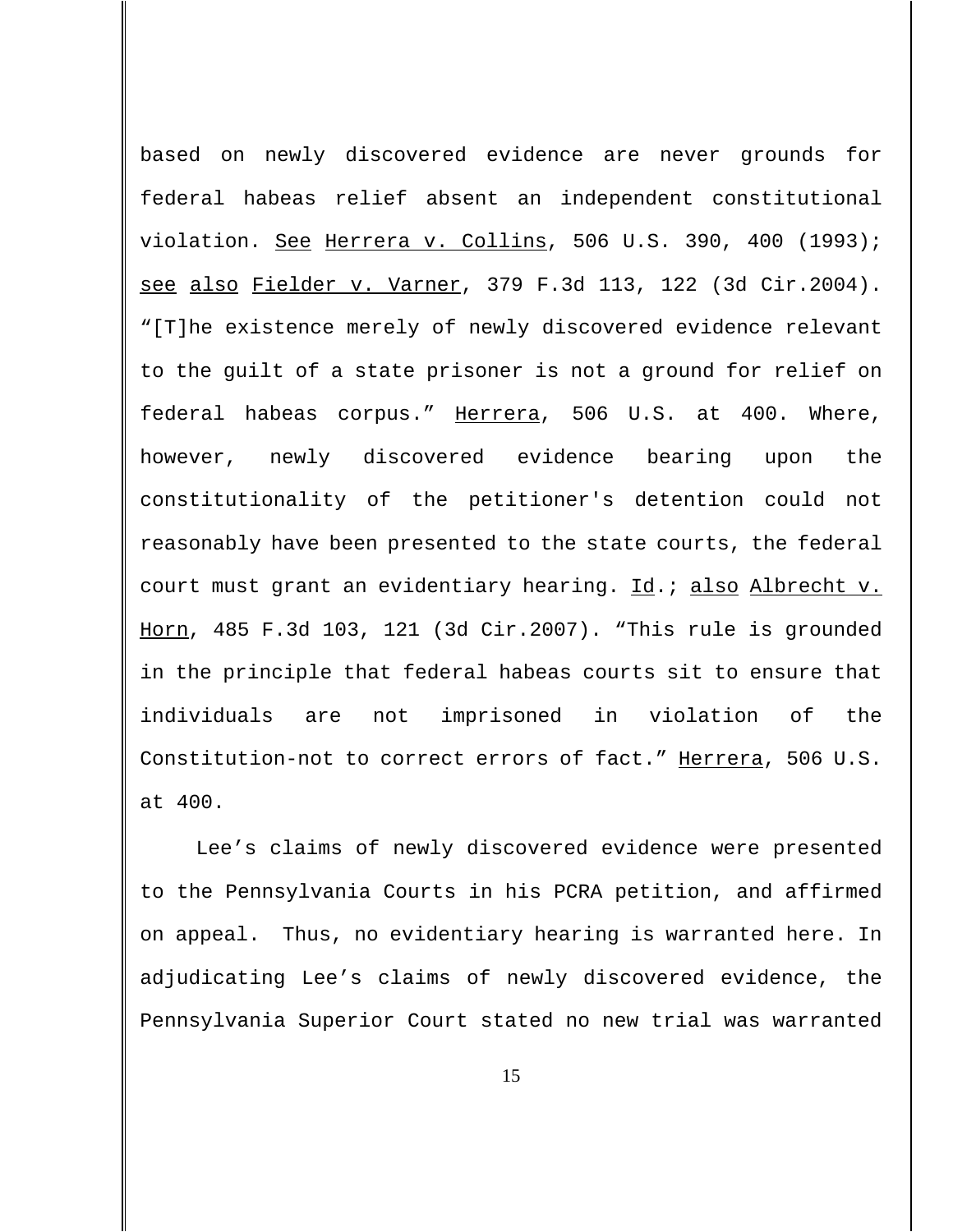because the after-discovered evidence that would have been used solely for impeachment purposes does not warrant a new trial under Pennsylvania law.<sup>6</sup> See Commonwealth v. Lee, No. 3237 EDA 2005, slip op. at 9 (Pa.Super.2006) (citing Commonwealth v. Nocero, 582 A.2d 376 (Pa.Super. 1990); Commonwealth v. Weis, 611 A.2d 1218 (Pa.Super.1992)).

### **B. Ineffective Assistance of Counsel**

#### **1. Trial Counsel**

In his fourth claim for relief, Lee contends that he is entitled to habeas relief because trial counsel, the late Robert M. Rosenblum, Esquire, was ineffective for (1) failing to call arson expert Peter R. De Forest, to rebut the Commonwealth's expert testimony regarding the theory of arson; (2) failing to obtain the gas chromatograms or to retain a chemist to examine them and to evaluate the laboratory report of the State Police Crime Lab chemist Thomas Pacewicz, who performed the gas chromatographic analysis; and (3) for eliciting testimony outside of the witnesses' areas of

6 See also United States v. Cimera, 459 F.3d 452, 458 (3d Cir.2006) (applying same standard under federal law); United States v. Iannelli, 528 F.2d 1290, 1292 (3d Cir.1976).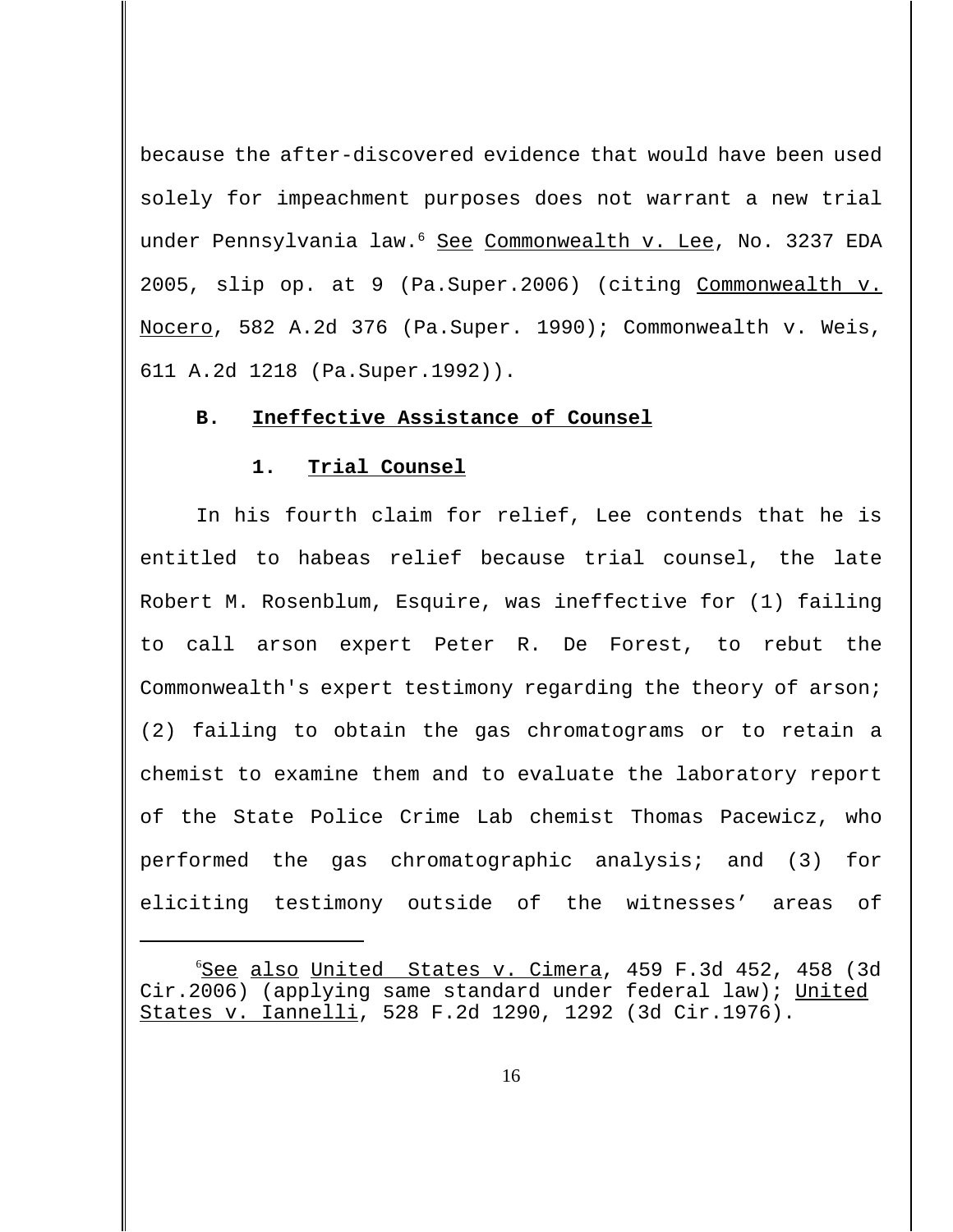expertise in cross-examining the fire marshal and the forensic pathologist.

Petitioner's ineffectiveness claims were raised in his direct appeal. On February 2, 1993, before Lee's direct appeal was briefed, or argued, the Superior Court granted Lee's petition for a remand hearing on Lee's claims of ineffective assistance of trial counsel. On March 31, 1993, following an evidentiary hearing and the submission of briefs, Lee's claims were denied by the Court of Common Please for Monroe County. In a decision dated November 23, 1993, the Superior Court adopted the trial court's opinion as their own and affirmed the judgment of sentence.

With respect to the above described claims of ineffective assistance, the trial court noted that Lee's trial counsel gave the following testimony in support of his strategy:

"Q. Mr. Rosenblum, please tell us how you arrived at the decision to defend in the manner you defended this case.

A. Sure, I started with the premise that there, one, was a fire; two, there was a death; and three, my client related a story to me of what occurred beginning the night or day before his arrival at Camp Hebron, and what he related to me was that the young woman who died as a result of this incident was severely disturbed the night before in their home in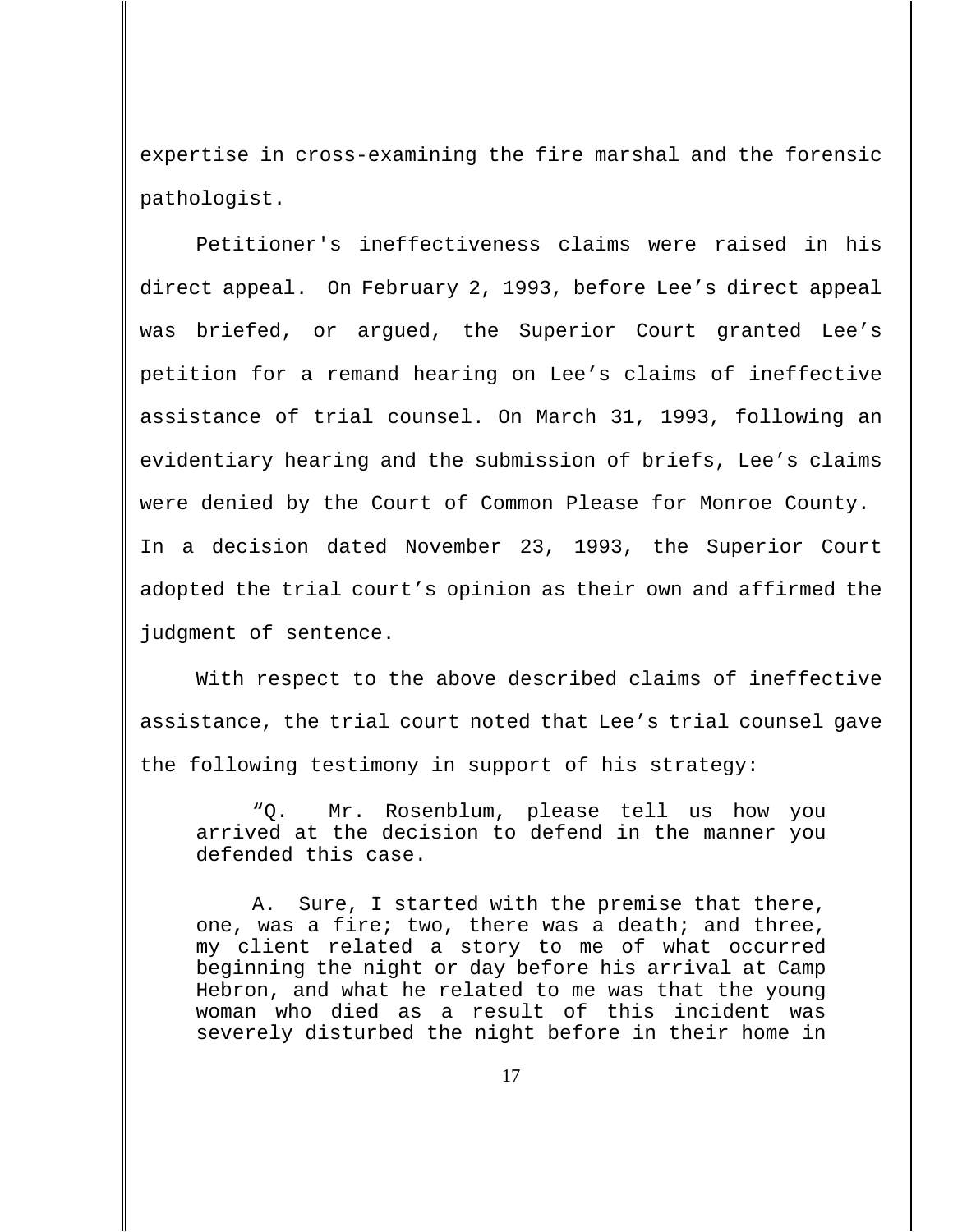New York; had been throwing things out of the window, I believe if memory serves me correctly a clock radio, or an alarm clock and a radio, with sufficient force that she managed to get this through a screened window; that she was brought to the camp basically for an exorcism of sorts.

It was indicated to me that she had a history of emotional problems that included a substantial hospitalization; that she was in fact being medicated with lithium, and that the basis of the argument the night before was her failure to take the medicine, and, as Mr. Bercaw said, I was told by both my client at the time and his wife that she has a water fetish, and that in times of stress she would lock herself in the bathroom and either bathe or shower for extremely long periods of time.

Q. I'm sorry. Would you like to continue?

A. Yes. In additions to that, through our investigation we determined that her behavior at Camp Hebron on the day of or the 24-hour period prior to her death was equally bizarre; that she had behaved with great disrespect for her counselors; she had been very forward to young men at the camp; she had on occasion begun to disrobe with other people around. She had been in the lake with her clothes on. She had marked the spot where she wanted to be buried.

Mr. Lee advised me that at one point during the day she was in the shower for an extremely long period of time, and that water, in fact, flowed out of the shower and into the living room of this cabin, and that he had to clean it up.

There was an indication from Mr. Lee and Mrs. Lee that she had been to Camp Hebron on at least one prior occasion, and possibly more than that; that in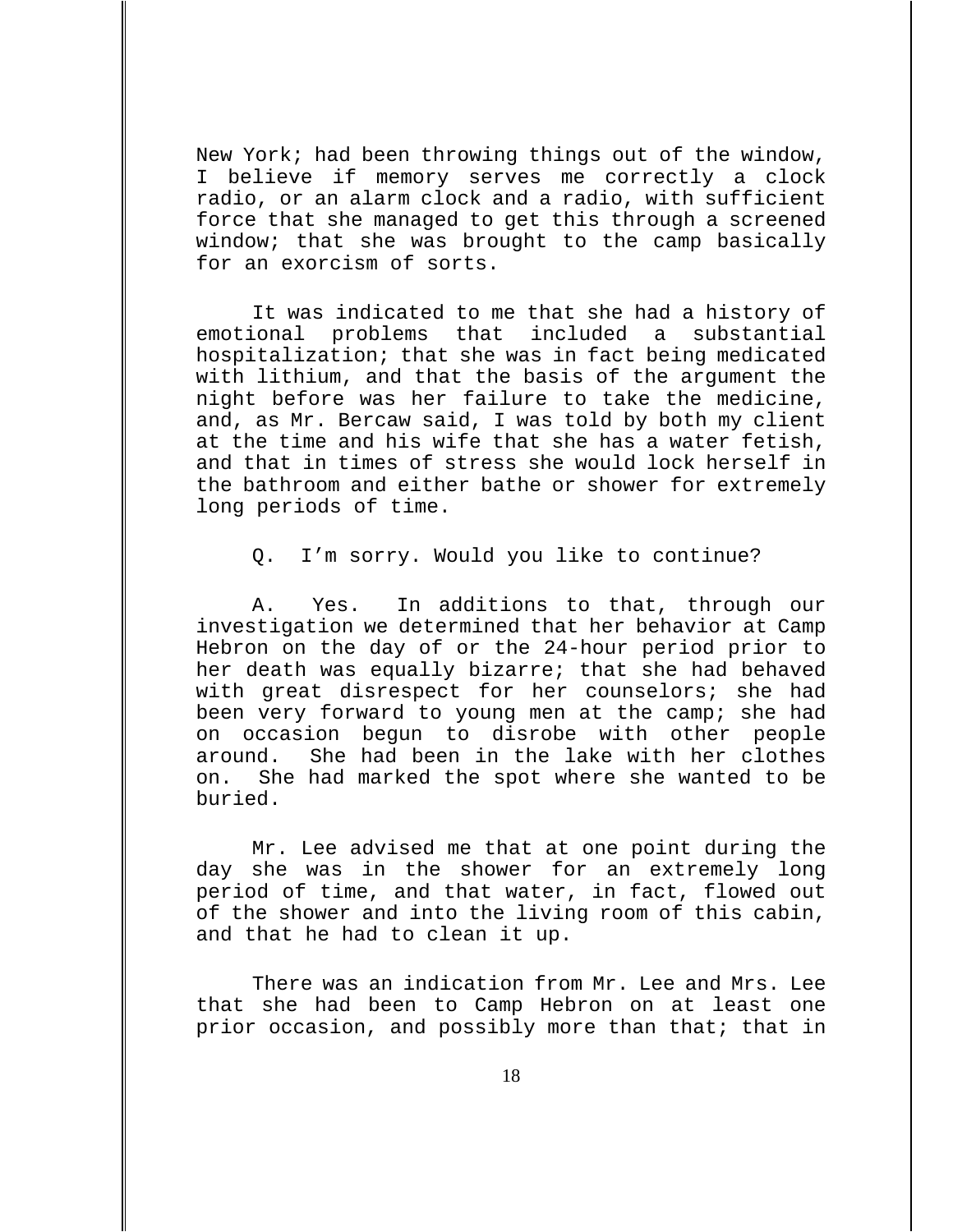the late evening hours or early morning hours her behavior was so uncontrollable that it took two adult males to hold her down and pray over her. All of which led me to believe that this young woman was involved in rather bizarre behavior, and that she knew the camp, and if there were in fact an accelerant that was used in this fire, the logical persons would be her because she knew where things were at the camp; had been to the camp before, and all the evidence that I was able to unfold indicated that Mr. Lee never left the cabin or the front porch of the cabin the entire time he was there, and had never been at the camp before. My logic told me that since there was a fire, and since my expert unequivocally told me it could not have been an electrical fire, and the evidence was very strong from my expert that it could very well have been an arson fire started by a human being, that the only person that would be capable of doing that would this young woman; so that is how the defense evolved." (N.T. Remand Hearing at 183-185).

"Q. Did you also conduct an investigation of the victim's psychiatric history?

A. Yes, I did.

Q. What investigation did you conduct?

A. I took literally hundreds of pages of medical records and gave them to Dr. Taylor in an attempt to try and put something together for the jury that would be a continuum. This woman suffered severe depression. She was suicidal in the hospital. She had attacked her mother in the hospital, or so the medical records indicated. She was taking lithium, which Dr. Taylor advised me is an extremely powerful drug that alters one's personality, and the failure to take lithium could lead to this kind of outrageous behavior." (N.T. Remand Hearing at 188).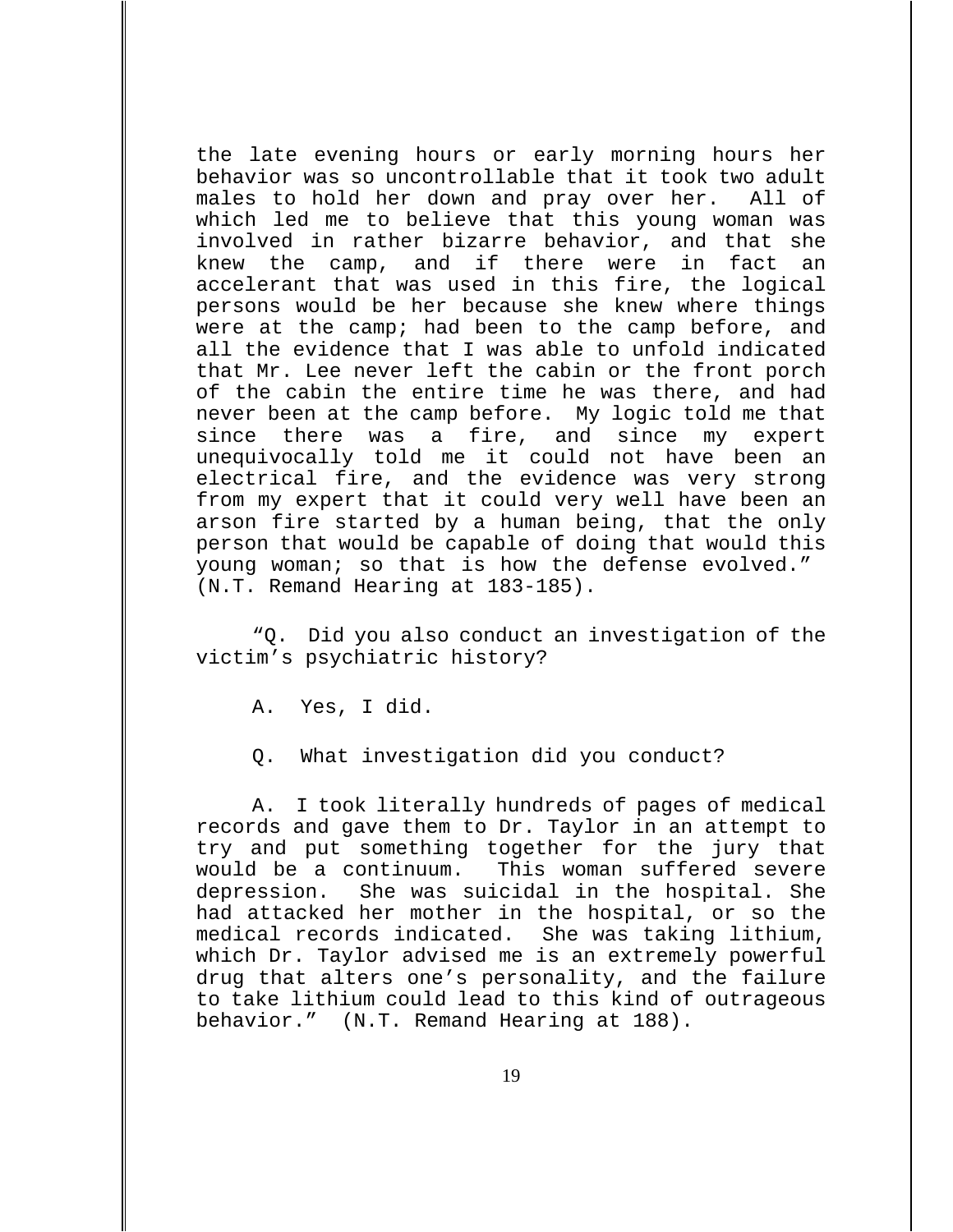"I think it was the only strategy. The man testifies and his statement to me is that he is asleep; that he hadn't eaten all day; hadn't slept in two days because she had been up all night the night before, and that he woke up gagging, and smelling smoke, and ran out of the cabin. At that point I have a fire. I have no one willing to testify that the fire was accidental; therefore, I have a fire set by a human being. Now, that leaves me very few - -Either he did it, or she did it, or somebody else did it." (N.T. Remand Hearing at 200).

"Q. Is that not, in fact, your defense?

 A. No. Not at all. My defense was that the fire started by accident in her bedroom, and that she, in a panic - - Some form of accelerant, not 66 gallons. This figure was represented by the tap that was open from the fuel tank. - - that she panicked, and the others caught, one or two, and they were all close together, so they could have ignited, and she went to the bathroom, got in the - - Wait. You asked me a question, Mr. Oh. You got to let me answer it.

She went to the bathroom, turned on the shower, had the window open, and that was her sanctuary, that shower. As the fire burned, the oxygen supply began to disappear. The door opened out. It's the only bathroom in the work I know of where the door opens out, not in. She leans out with the door, and is consumed, and dies right there.

I don't accept the Commonwealth's theory that she was a point of origin. I don't know that the jury did. I certainly don't accept the fact that she was dead when the fire started because she had soot in her lungs and in her windpipe, which says she was breathing, and I put a witness on to that effect." (N.T. Remand Hearing at 202, 203).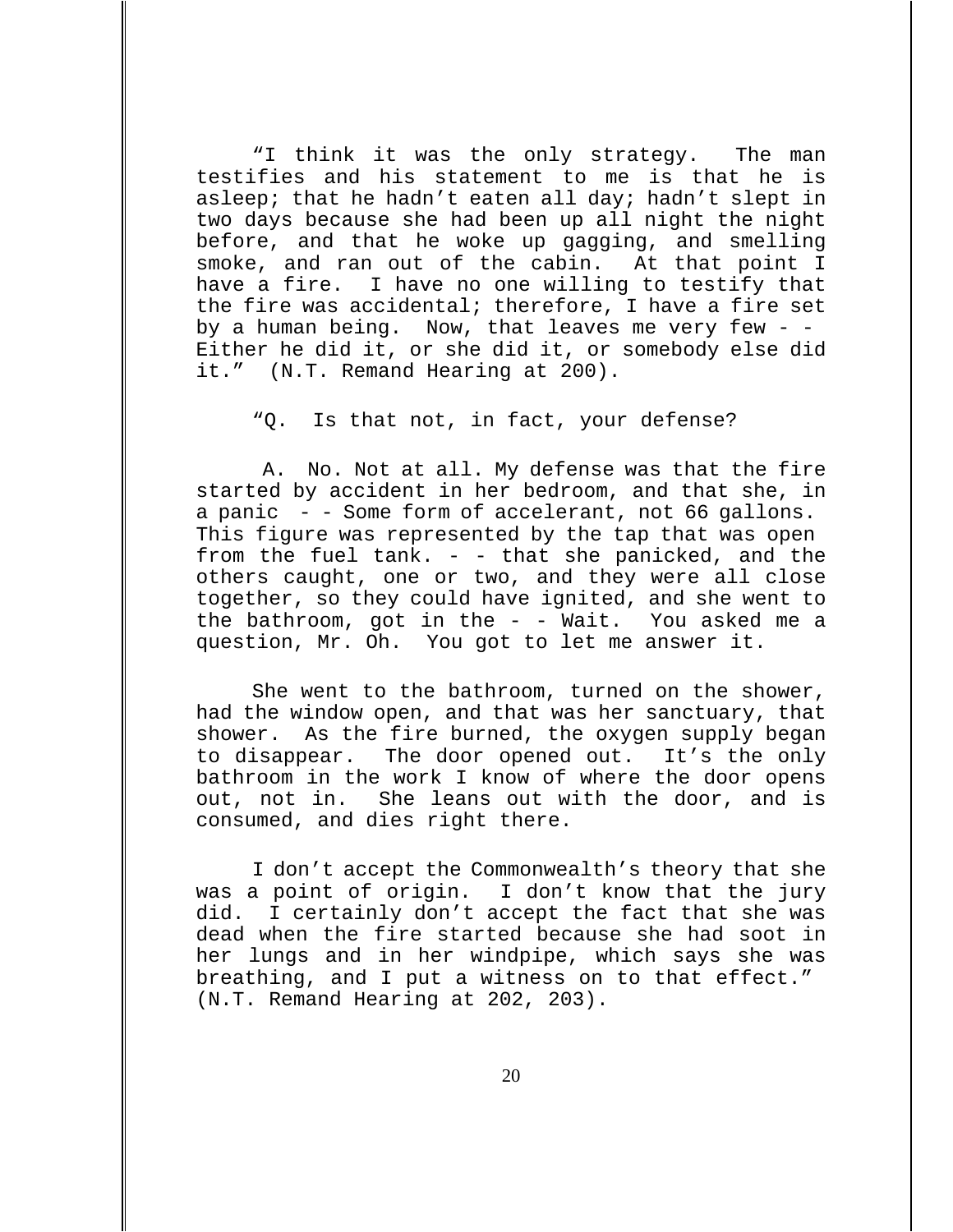(Doc. 7, Ex. 4, App. E, Opinion of Court of Common Pleas of Monroe County at pp. 10-13). Counsel further testified that his decision not to call Dr. De Forest was a tactical one, and explained his strategy by stating:

"Well, if my expert would have said to me without equivocation that this was an accidental fire not an arson fire, I would have gone with my expert. My expert did not deny the Commonwealth's accusations, and I was in a position of saying,"Well, here is this great, wonderful human being with all these credentials. What do I have left? Did somebody at this camp set this fire other than Lee, or his daughter, and who would that have been and where were they, and why?" And motive. And a bunch of reasons that were unanswerable. . . ." (N.T. Remand Hearing at 199, 200).

"Let me finish, please. Trooper Jones, the fire marshal, placed the point of origin at the front of the building, in the doorway, and so did Daniel Aston. If I put De Forest on the witness stand, and De Forest testifies as a defense witness that a point of origin was the front of the building, the only way that fire could have been started would be for somebody outside to have thrown a flaming rage in. . ." (N.T. Remand Hearing at 201).

"De Forest would not accept the explanation that we had, . . . so, if he was properly cross-examined, he takes Mr. Lee's story and kills it because he does not do away with the point of origin in the front, which means the front of the house is burning while Mr. Lee is running in and out, and I have no explanation why Mr. Lee's feet aren't burned, why his pants aren't burned. None." (N.T. Remand Hearing at 205, 206).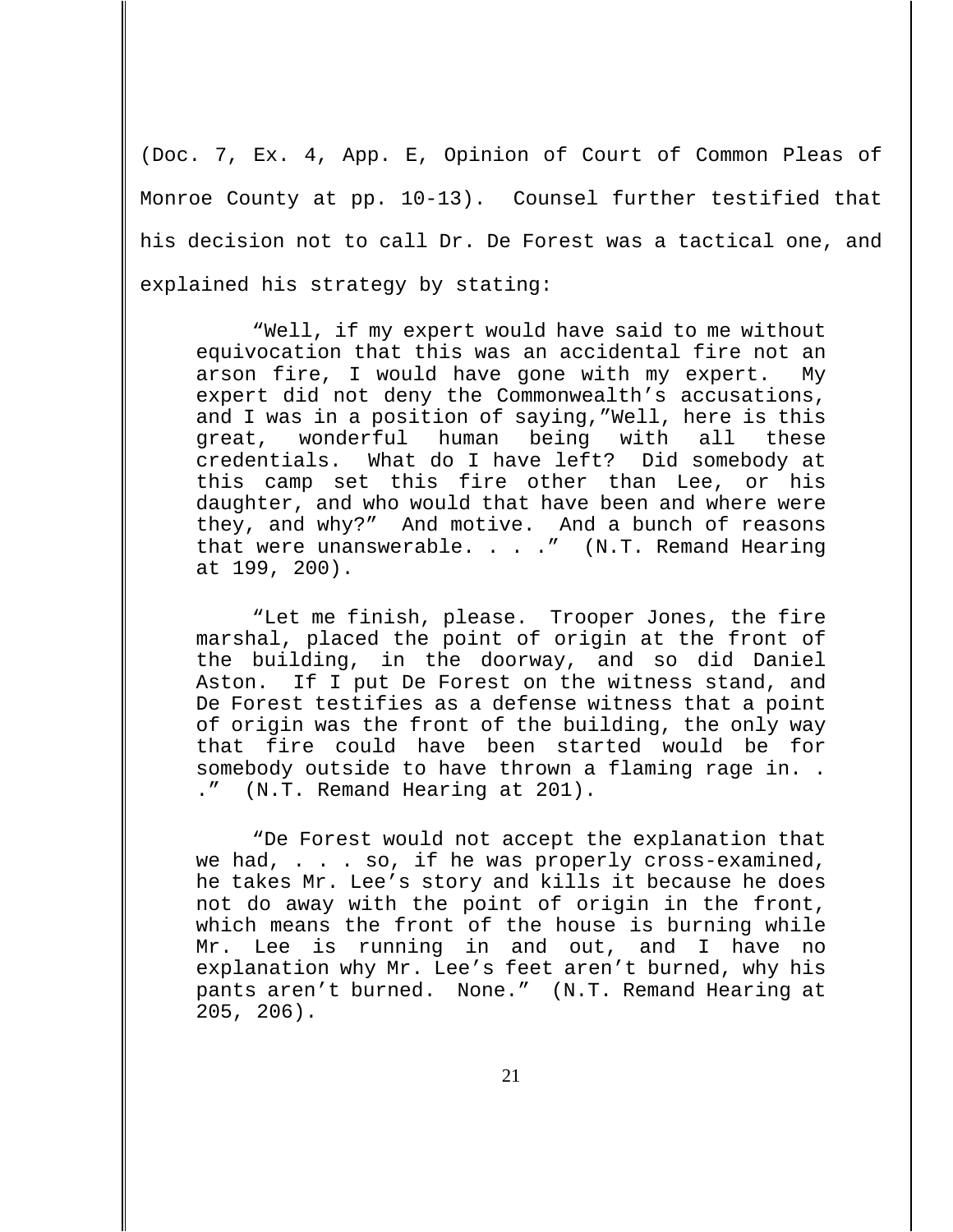"Well, if the point of origin were the front door, the only person that could have set that fire and lived would have been the defendant by being out of the cabin when the fire started, and if that were to go to the jury, they wouldn't haven been out 15 minutes. So, by putting him on the stand I was essentially contradicting my client's testimony and actually helping the Commonwealth's case by having someone not contradicting their testimony." (N.T. Remand Hearing at 187).

(Doc. 7, Ex. 4, App. E, Opinion of Court of Common Pleas of Monroe County at pp. 7-8). Despite the fact that this strategy ultimately proved to be unsuccessful, trial counsel stated that it was nonetheless reasonable.

With respect to Lee's allegation that trial counsel was ineffective for failing to independently examine the gas chromatograms, the trial court found the following:

Trial counsel's defense strategy was not to contest that accelerants were present in the house or on Defendant's clothing. The presence of an accelerant of whatever nature was consistent with Defendant's testimony that he slipped and fell and got something on his pants when re-entering the cabin to save his daughter. (N.T. Trial at 705).

(Doc. 7, Ex. 4, App. E, Opinion of Court of Common Pleas of Monroe County at pp. 6-7).

In addressing Lee's third allegation of trial counsel's ineffectiveness with respect to the cross-examination of the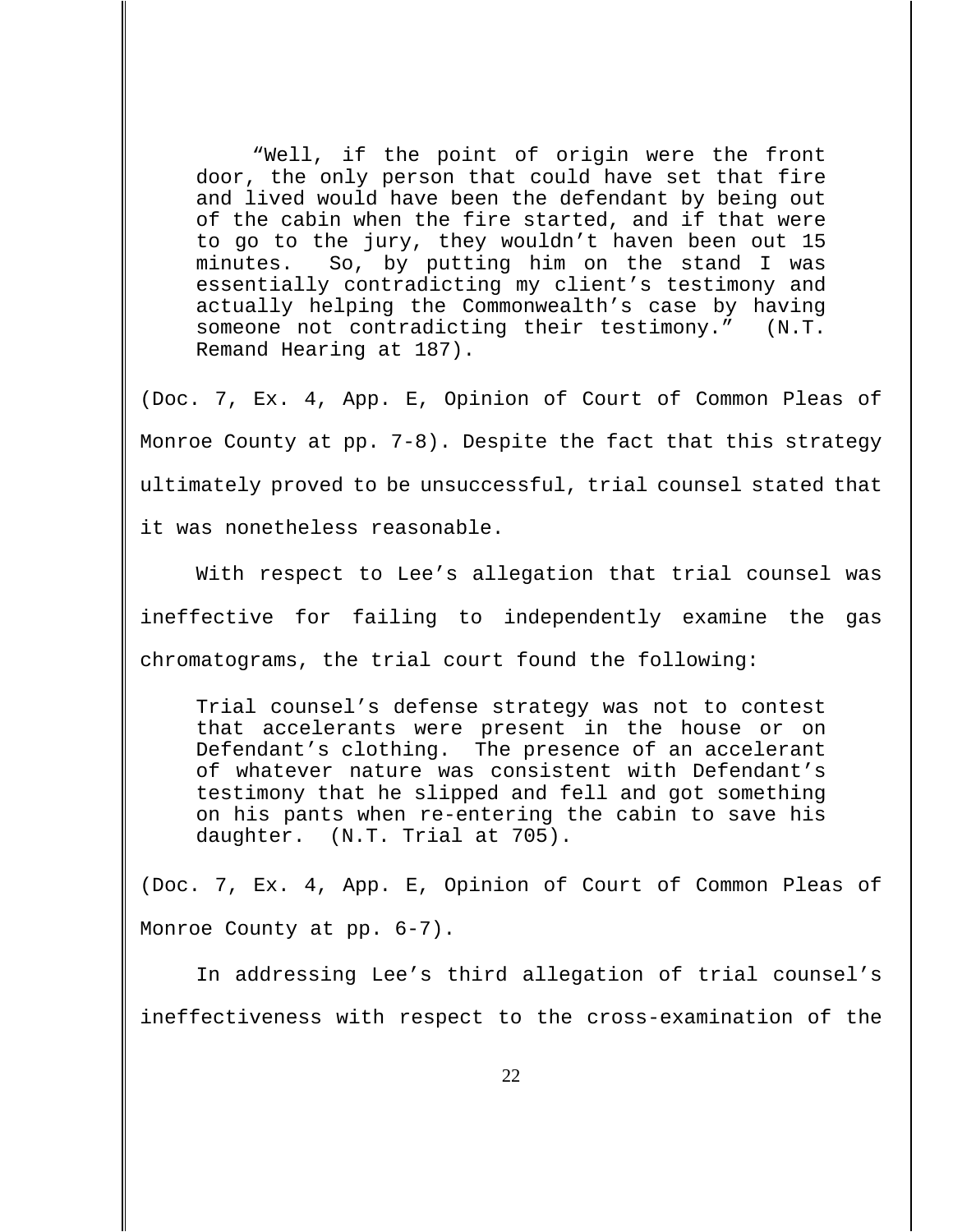Commonwealth's witnesses, the trial court noted:

In the case at bar, trial counsel's cross-examination of Commonwealth's witnesses was reasonably based upon a defense strategy designed to promote Defendant's interests. Thomas Jones, the Fire Marshal, was extensively questioned as to whether during his investigation he became aware that Defendants' daughter had psychiatric problems and whether he knew that she had been acting irrationally at the religious retreat the day of the fire. (N.T. Trial at 336-338). Jones was also questioned as to the possibility of Defendant's daughter being the shower while the cabin was burning. (N.T. Trial at 334). Thomas Pacewicz, an expert in the detection of accelerants, was questioned and agreed to an extent that the detection of accelerants on Defendant's clothing would be consistent with Defendant's testimony that he had slipped and fallen when reentering the cabin. (N.T. Trial at 383, 384). Isidore Mihalikis, an expert in forensic pathology, was questioned by trial counsel and agreed that the physical evidence discovered during his examination of the victim could be consistent with the victim opening the bathroom door and being consumed by walking into a wall of fire. (N.T. Trial 421, 422). Additionally, on cross-examination Dr. Mihalikis, stated that deposits of smoke were found in the victim's mouth, throat, trachea and lungs. (N.T. Trial at 423, 424). This would support trial counsel's theory that the victim was still alive while the cabin was burning. Finally, Daniel Aston, an expert on the cause of fire, responded to trial counsel's cross-examination by stating that it was conceivable that the fire started in the back of the cabin and moved up the sloping roof (N.T. Trial at 557) and that the absence of intense heat in the bathroom could have been due to the water running through the bathroom pipes. (N.T. Trial at 569).

(Doc. 7, Ex. 4, App. E, Opinion of Court of Common Pleas of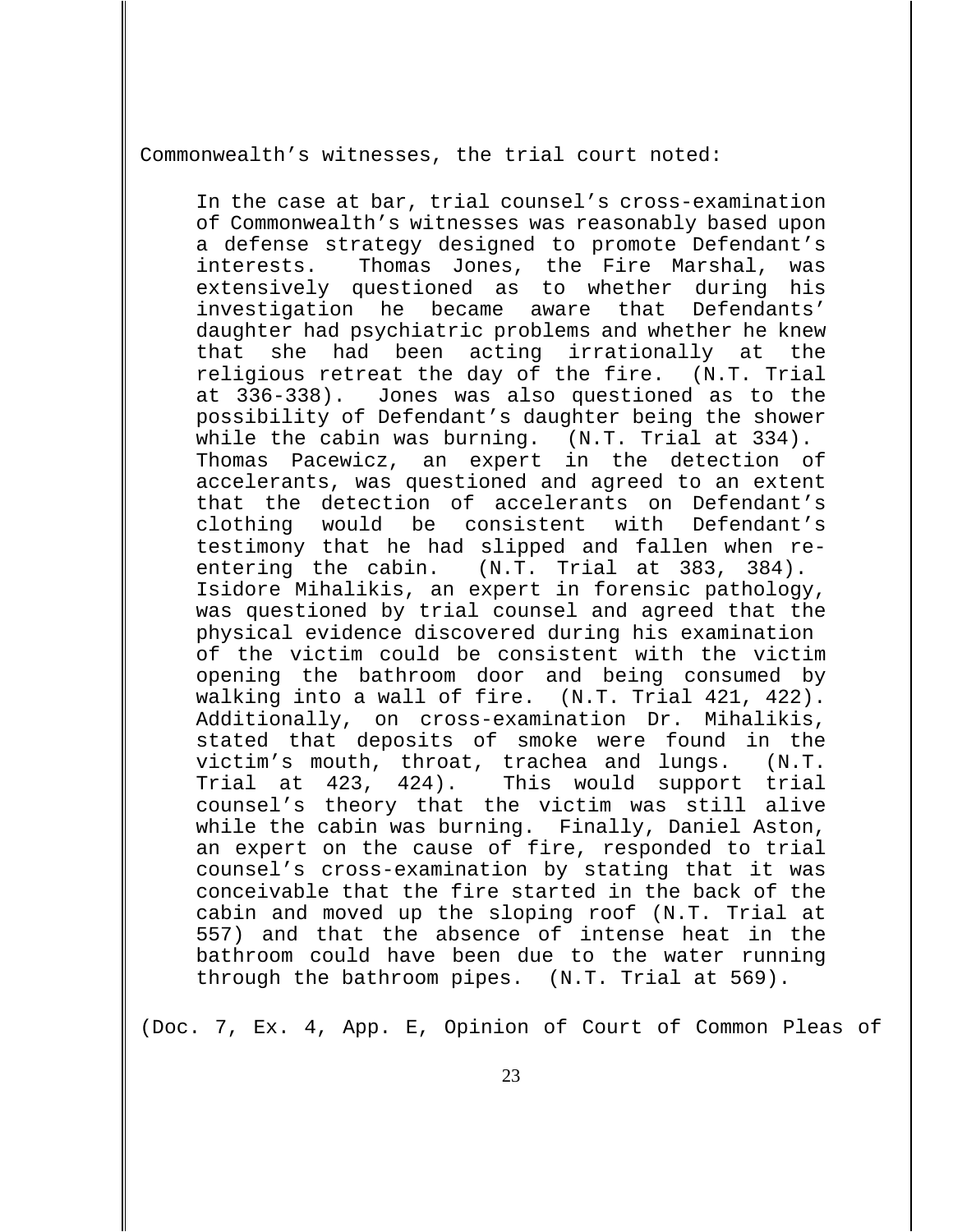Monroe County at pp. 15-16).

In Strickland v. Washington, 466 U.S. 668, 688 (1984), the United States Supreme Court established a two-pronged test for habeas petitioners seeking relief on the basis of ineffective assistance of counsel. First, a petitioner must prove that counsel's performance was deficient. See Jermyn v. Horn, 266 F.3d 257, 282 (3d Cir.2001). That is, he must show that counsel's "representation fell below an objective standard of reasonableness." Strickland, 466 U.S. at 688. There exists a "strong presumption" that trial counsel's performance was reasonable and might be considered sound trial strategy. Jermyn, 266 F.3d at 282 (quoting Berryman v. Morton, 100 F.3d 1089, 1094 (3d Cir.1996)); Strickland, 466 U.S. at 690.

Second, a petitioner must show that he was prejudiced by the deficient performance. Strickland, 466 U.S. at 687. The prejudice test is whether there is a reasonable probability that, but for the deficient performance, the outcome of the proceedings would have been different.  $\underline{Id}$ . at 694. A reasonable probability is one that is "sufficient to undermine confidence in the outcome." Strickland, 466 U.S. at 694. "Without proof of both deficient performance and prejudice to the defense ... it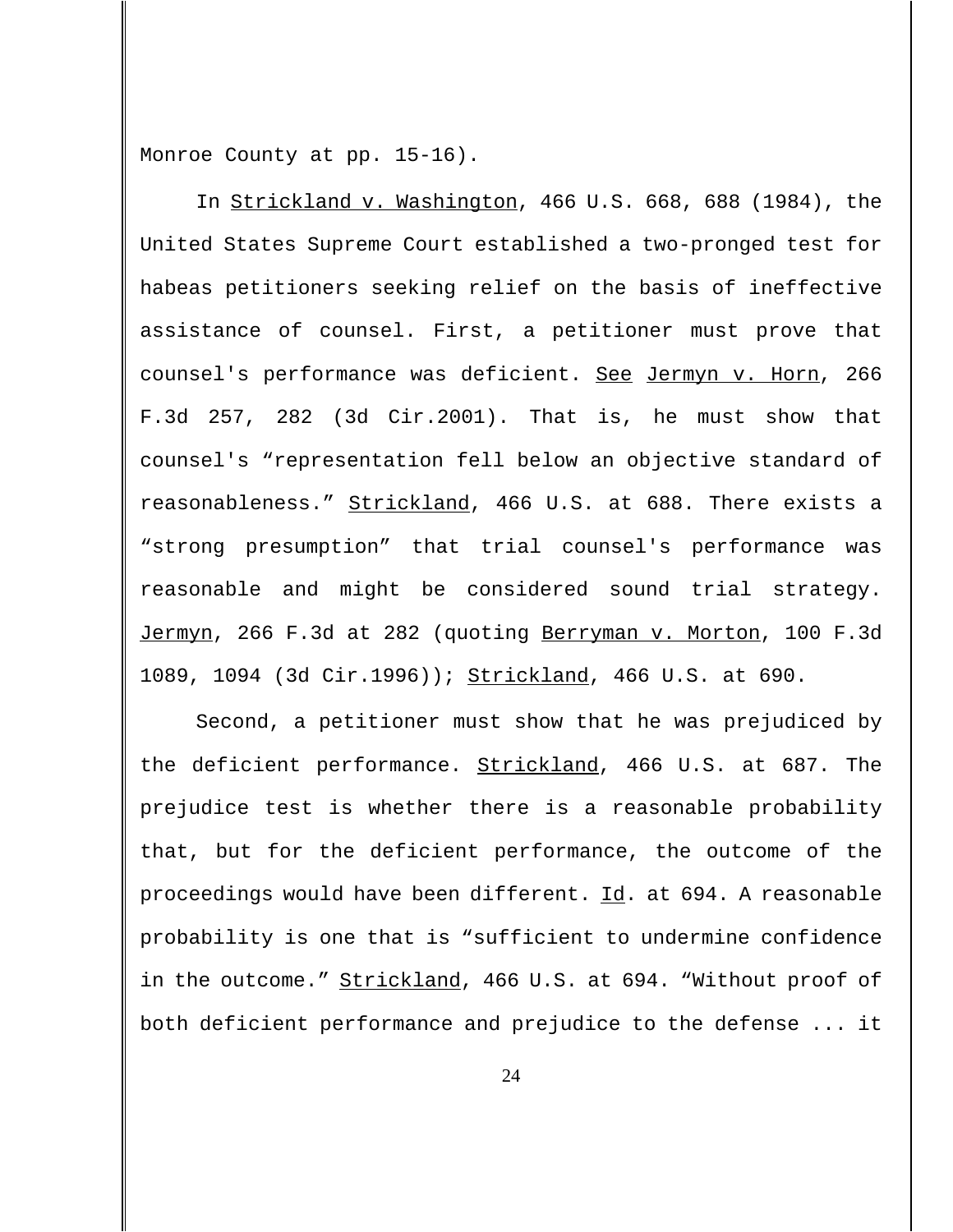could not be said that the sentence or conviction resulted from a breakdown in the adversary process that rendered the result of the proceeding unreliable, and the sentence or conviction should stand." Bell, 535 U.S. at 695 (internal quotations and citation omitted).

Where there is a reasonable basis for a tactical decision made by defense counsel, a finding of ineffective assistance cannot be reached. See Burger v. Kemp, 483 U.S. 776 (1987). In other words, "substantial deference is to be accorded counsel's tactical decisions." United States v. Wiener, 127 F. Supp.2d 645, 648 (M.D.Pa.2001). Furthermore, "reviewing courts must be deferential in their scrutiny and scrupulously avoid the distortions of hindsight by viewing performance from counsel's perspective at the time." Everett v. Beard, 290 F.3d 500, 509 (3d Cir.2002). Finally, "because the **Strickland** standard is a general standard, a state court has even more latitude to reasonably determine that a defendant has not satisfied that standard." Knowles v. Mirzayance, --- U.S. ----, ----, 129 S.Ct. 1411, 1420, 173 L.Ed.2d 251 (2009).

When the Pennsylvania state courts reviewed the claims raised by Lee, Strickland's familiar two-pronged test was the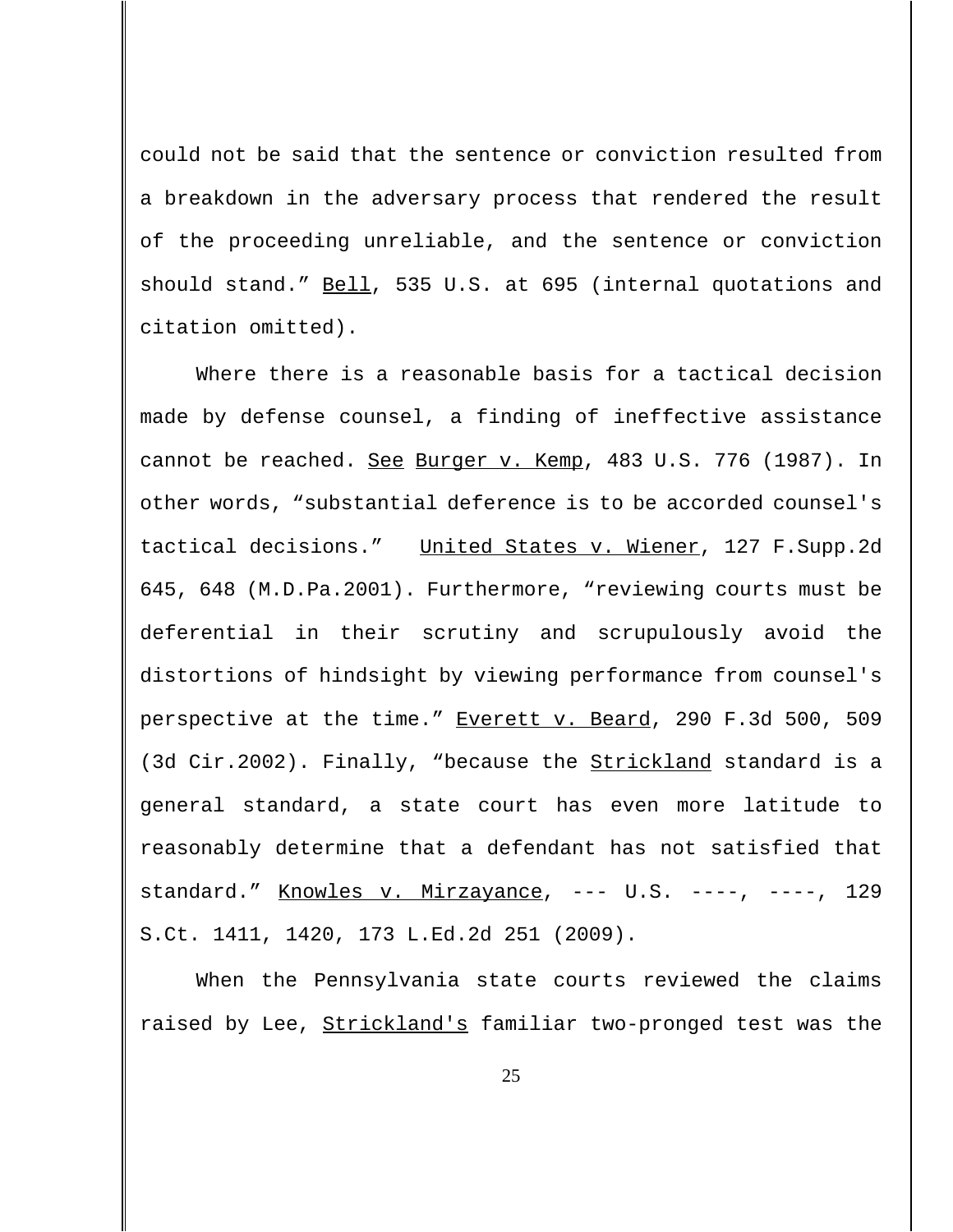"clearly established federal law" applicable to ineffective assistance of counsel claims. Under Pennsylvania state jurisprudence, a three-prong test is applied to ineffective assistance of counsel claims, but is, in substance, identical to the Strickland test. See, e.g., Commonwealth v. Johnson, 565 Pa. 51, 771 A.2d 751, 757 (Pa.2001). The Third Circuit Court of Appeals has held that Pennsylvania's test for assessing ineffective assistance of counsel claims is not contrary to Strickland. Jacobs v. Horn, 395 F.3d 92, 107 n. 9 (3d Cir.2005); Werts v. Vaughn, 228 F.3d 178, 204 (3d Cir.2000). Thus, under  $\S$  2254(d)(1), the relevant inquiry in addressing an ineffectiveness claim that has been adjudicated on the merits is whether the Pennsylvania state court decision involved an unreasonable application of **Strickland. Jacobs**, 395 F.3d at 107 n. 9; Werts, 228 F.3d at 204.

Lee's claims boil down to his dissatisfaction of the choices made by his criminal defense attorney. The state courts found that defense counsel made a determination that his client's best interests would be served by pursuing a defense based solely on the theory that the daughter started the fire, which he felt would lead the jury to conclude that Lee did not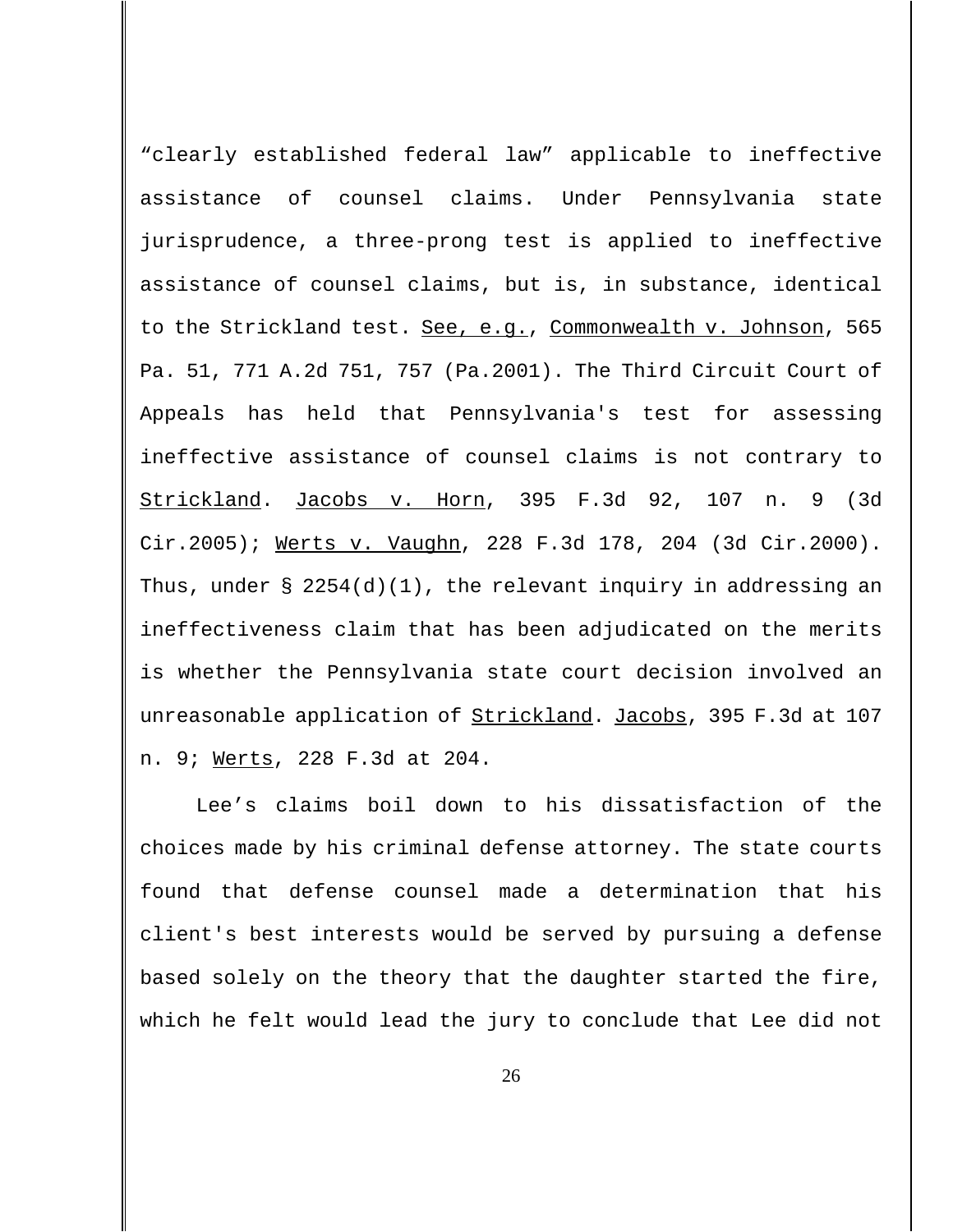start the fire.

Lee has not shown that the state court's rejection of his ineffective assistance of counsel claims represented an unreasonable application of clearly established federal law. The state courts found that there was a tactical basis for trial counsel's decisions, and that factual determination is binding in federal court. See Berryman v. Morton, 100 F.3d 1089, 1095 (3d Cir.1996). "Under the doubly deferential judicial review that applies to a **Strickland** claim evaluated under the  $\S$  2254(d)(1) standard," Knowles, 129 S.Ct. at 1420, Lee's claim that his defense counsel was ineffective fails. As explained in Price v. Wynder, 350 F. App'x. 692, 695 (3d Cir.2009), "[w]ith respect to the PCRA court's application of federal law, Strickland mandates deference to tactical decisions made by trial attorneys and [the habeas statute] mandates deference to state court decisions interpreting Strickland." It was reasonable in this case for the state courts to conclude that Strickland affords counsel discretion to make judgments as to what witnesses to call, what evidence to impeach and what evidence may be used to a client's advantage if not impeached. The state courts found that

27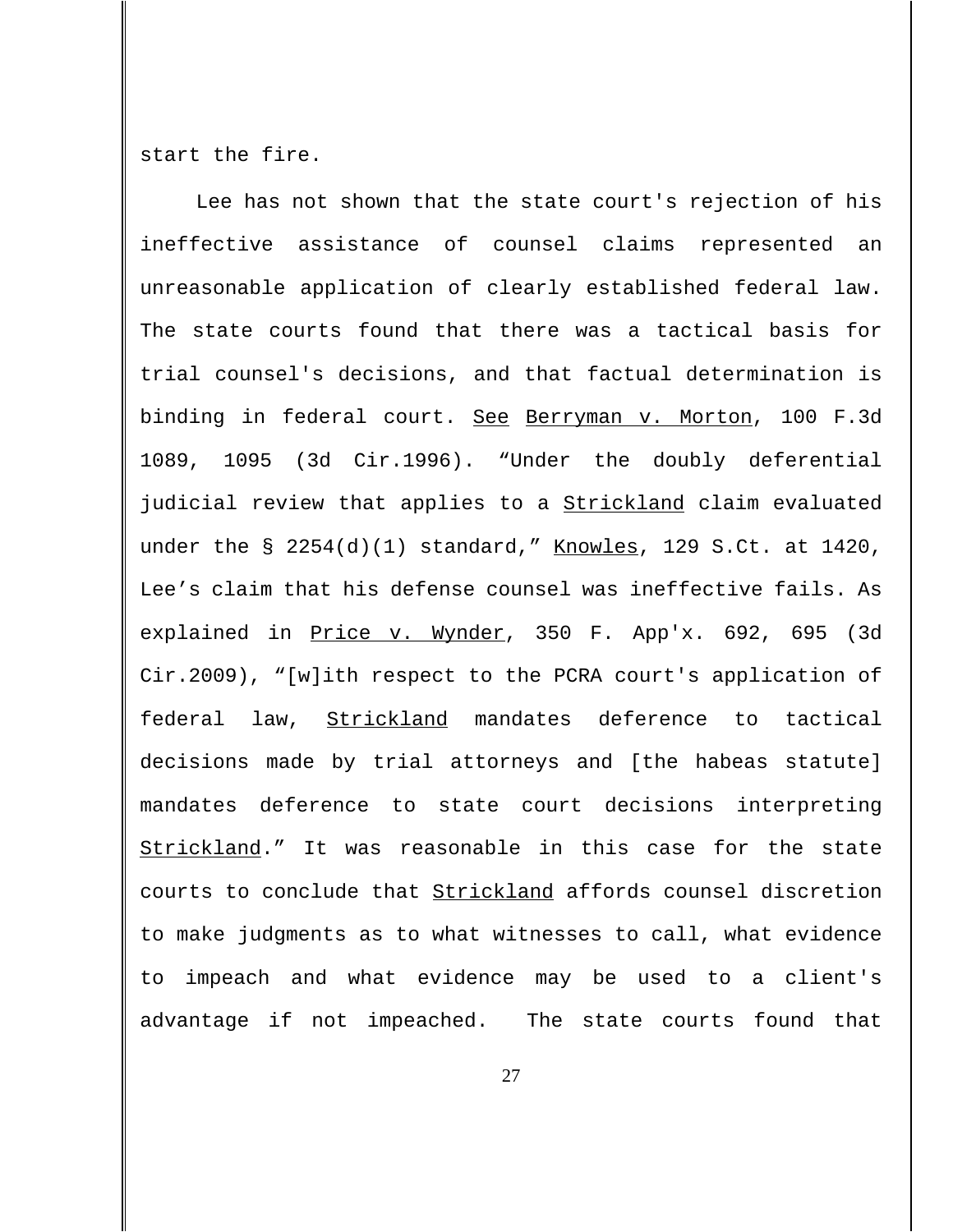defense counsel articulated a reasonably sound basis for his approach in not using Dr. De Forest as an expert witness, in not independently examining the gas chromatograms and in his questioning of the Commonwealth witnesses, and that finding is not unreasonable. See Henderson v. DiGuglielmo, 138 F. App'x. 463, 470 (3d Cir.2005) ("Counsel's decision not to introduce testimony potentially in conflict with the central defense strategy is not unreasonable.").

Accordingly, with respect to the decision of trial counsel to base Lee's defense on the theory that the daughter started the fire, the state court's finding that counsel's performance was reasonable has not been shown to be an unreasonable application of Strickland. Thus, Petitioner is not entitled to habeas corpus relief on the basis of ineffective assistance of trial counsel.

#### **2. Appellate Counsel**

Lee in his first ground for relief claims that his counsel was ineffective by failing to raise on direct appeal a claim that there was newly discovered evidence which entitled him to a new trial.

The **Strickland** test also applies to claims of ineffective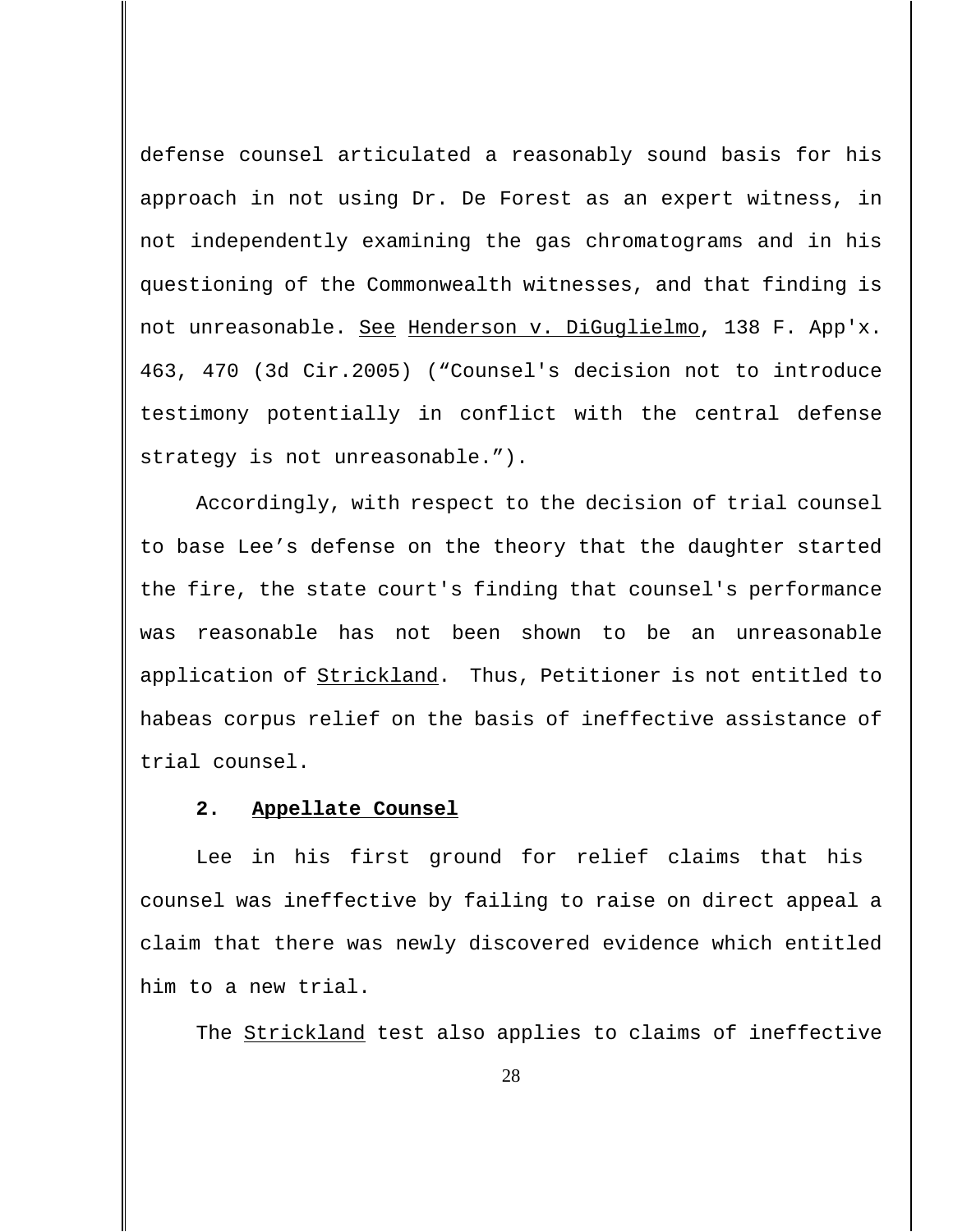assistance of appellate counsel. A petitioner is first required to show that appellate counsel's actions fell outside "the wide range of reasonable professional assistance; that is, [Petitioner would have to] overcome the presumption that, under the circumstances, the challenged action 'might be considered sound [appellate] strategy.' " Buehl v. Vaughn, 166 F.3d 163, 173 (3d Cir.1999) ( citing Strickland, 466 U.S. at 689). After overcoming the presumption of reasonableness, petitioner must then show that the deficient representation of appellate counsel prejudiced him. Id. A petitioner satisfies Strickland's prejudice prong by demonstrating a reasonable probability that he would have prevailed on appeal if the issue had been presented. Smith v. Robbins, 528 U.S. 259, 285(2000).

In rejecting Lee's claim that direct appellate counsel was ineffective for failing to advance an after-discovered evidence argument on direct appeal, the Superior Court found that under Pennsylvania law "[t]he threshold inquiry in ineffectiveness claims is whether the issue/argument/tactic which counsel has forgone and which forms the basis for the assertion of ineffectiveness is of arguable merit; for counsel cannot be considered ineffective for failing to assert a meritless claim.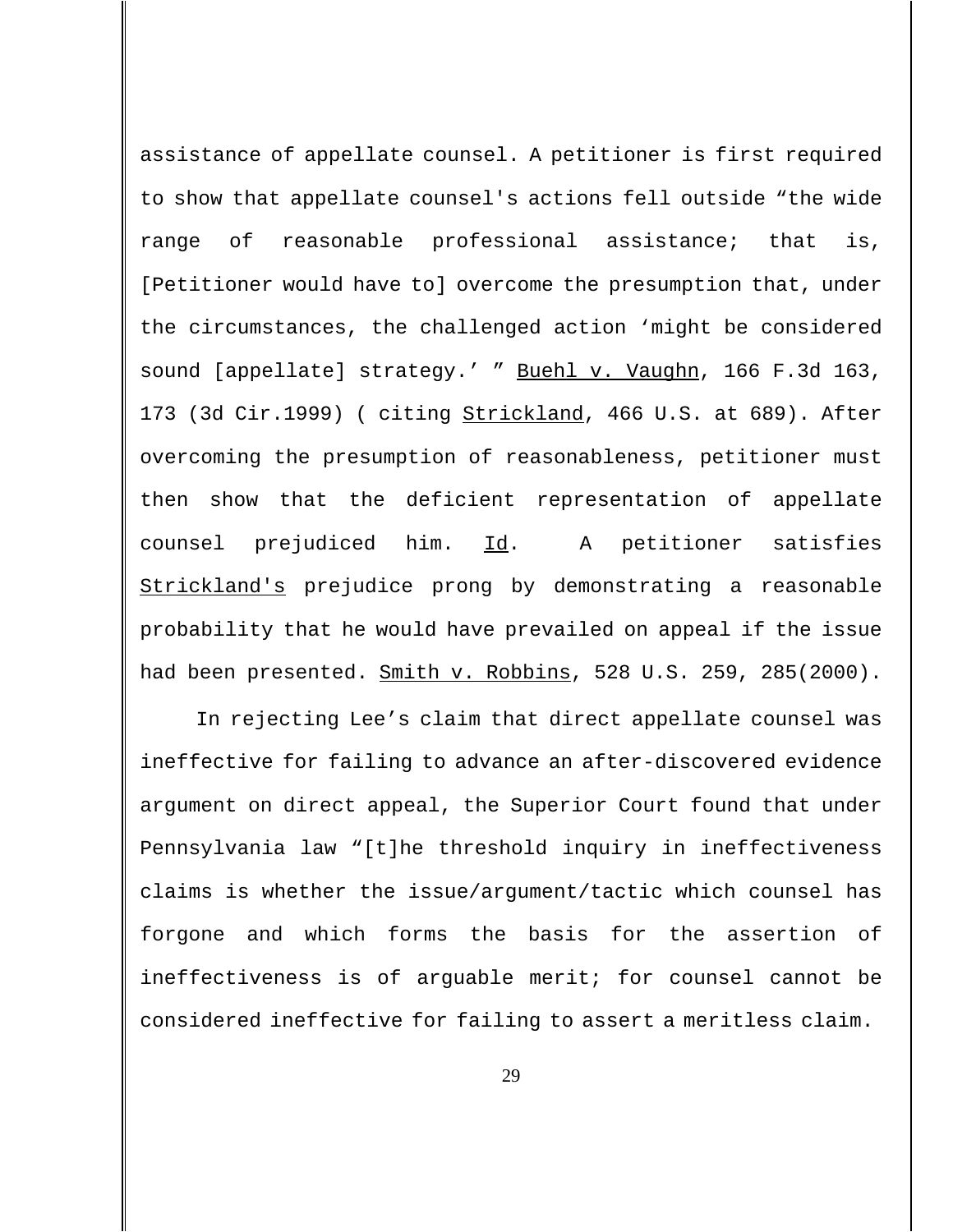Commonwealth v. Durst, 559 A.2d 504, 404 (Pa. 1989)." (Doc. 7, Ex. 4, App. C, Superior Court Opinion at p. 15).

The Court noted that "[a]s previously mentioned, we found Lee's after-discovered exculpatory evidence argument to be meritless, because Mr. Lentini's affidavit would be used solely to impeach the credibility of the Commonwealth's experts." Id. Thus, the Superior Court concluded that Lee's appellate counsel could not be considered ineffective for failing to assert a meritless claim. Id.

Accordingly, this Court concludes that the state court's determination of this claim is reasonable, as counsel cannot be ineffective for failing to raise a meritless claim. See 28 U.S.C. § 2254(d)(1); see also Buehl, 166 F.3d at 173 (appellate counsel not ineffective for failing to raise meritless claim of trial counsel ineffectiveness); United States v. Sanders, 165 F.3d 248, 253 (3d Cir.1999) (counsel cannot be deemed ineffective for failing to raise a meritless issue). Thus, Lee is not entitled to habeas relief.

An appropriate Order accompanies this Memorandum Opinion.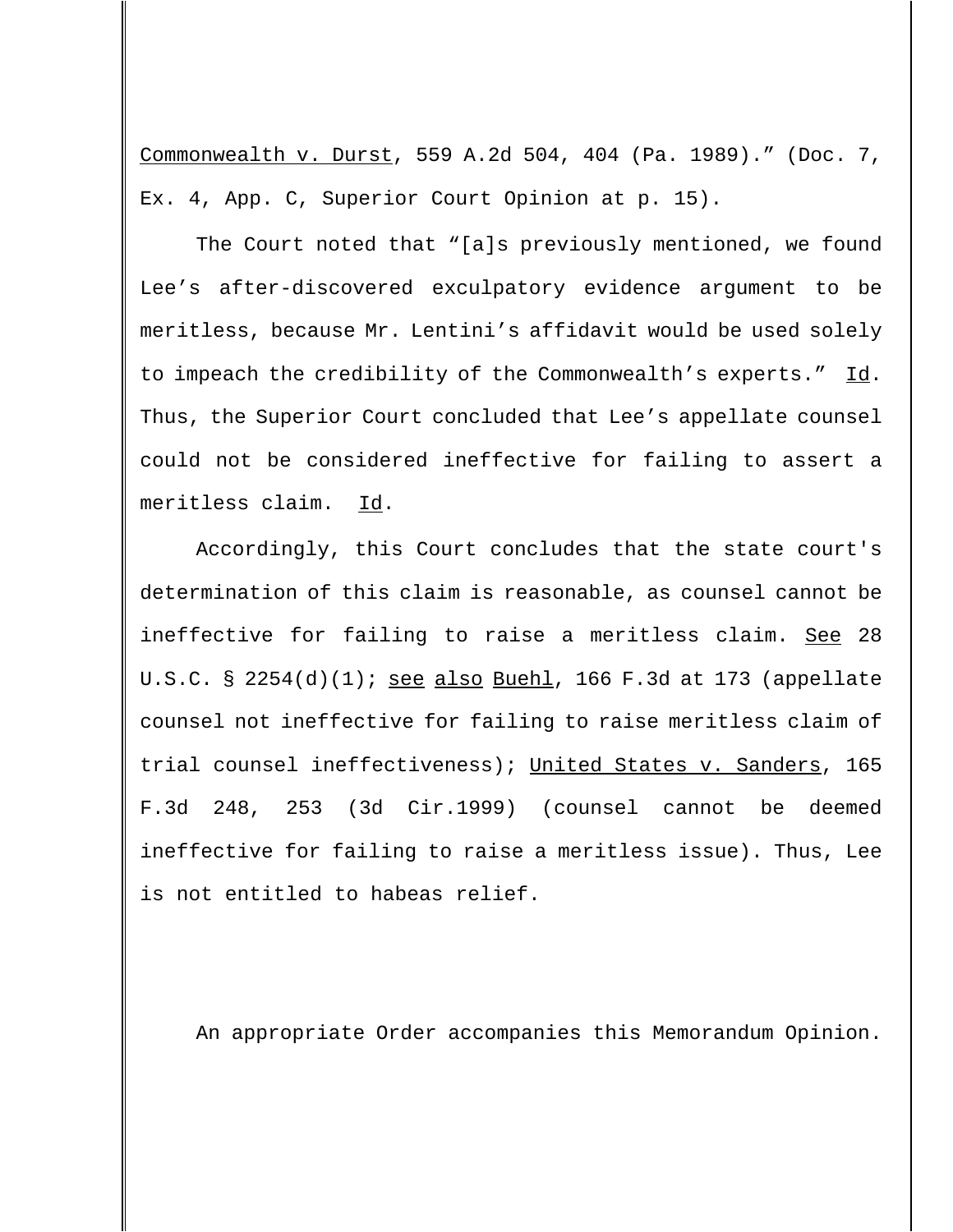Dated: September 22, 2010 s/Malcolm Muir

MUIR United States District Judge